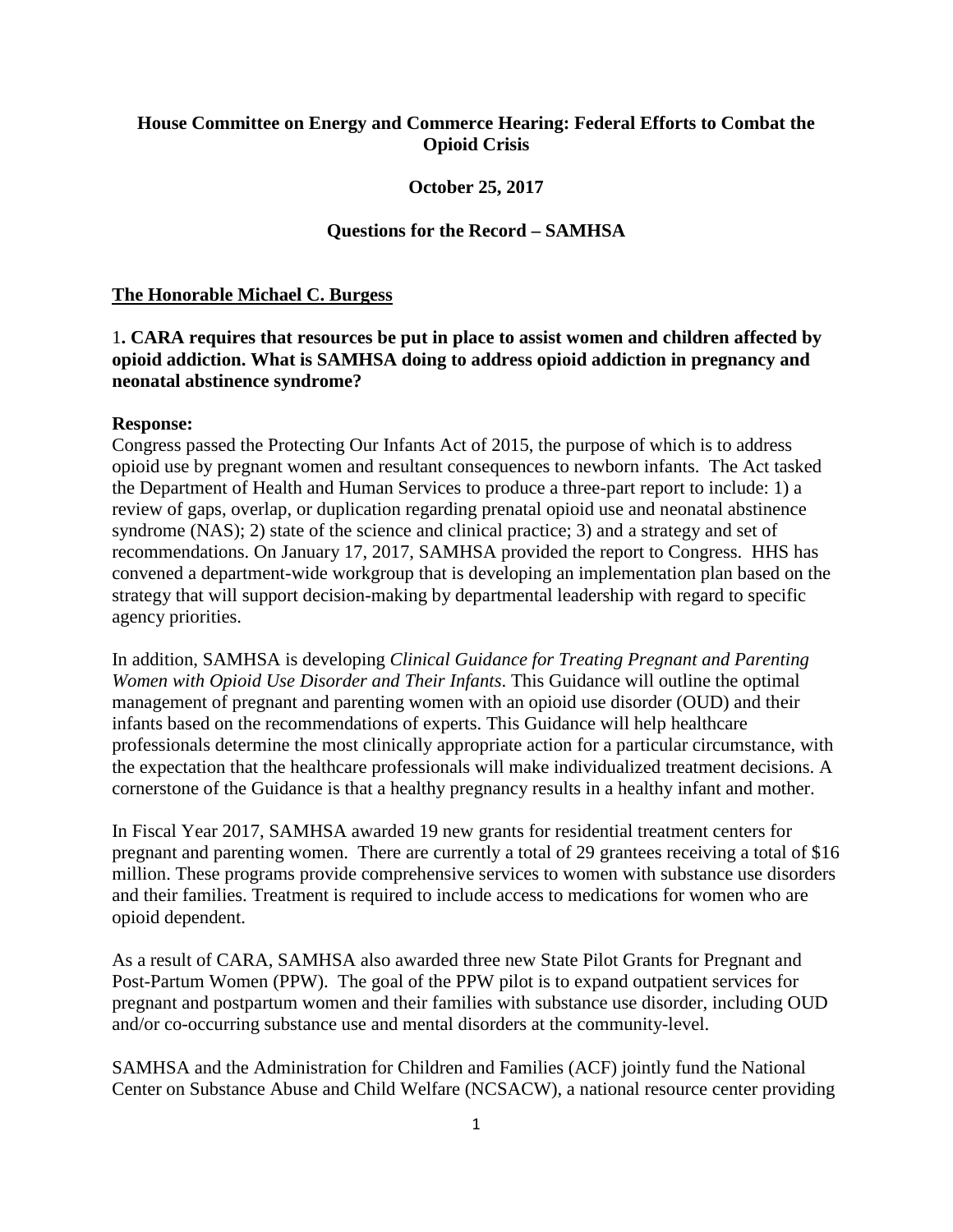information, expert consultation, training and technical assistance to child welfare, dependency court and substance abuse treatment professionals to improve the safety, permanency, wellbeing, and recovery outcomes for children, parents, and families. The NCSACW also makes available webinars, assessment instruments, training and program toolkits, resource lists, and other publications**.** 

With SAMHSA and ACF support during 2017, NCSACW conducted 12 presentations and 11 web-based trainings/virtual meetings on opioids. During its September 2017 webinar, "Supporting Families Affected by Opioid and Other Substance Use Disorders, Child Abuse and Prevention Act, Plan of Safe Care," over 1,200 individuals attended. In addition, during the same period NCSACW received and responded to over 300 opioid-related technical assistance requests; produced and disseminated the Policy Academy brief*, Improving Outcomes for Pregnant and Postpartum Women with Opioid Use Disorders and Their Infants, Families, and Caregivers*; and developed a web-based directory of resources on best practices for the treatment of opioid use disorders and neonatal abstinence syndrome.

# 2. **Effective treatment options are key to helping solve the opioid crisis and many for-profit type entities have entered the treatment and recovery space. Are we doing enough to ensure quality among treatment and recovery centers? What more can we do to help those seeking help better find and compare the quality of treatment options?**

### Response:

SAMHSA is committed to promoting effective practice across the behavioral health service system. Improving access to medication-assisted treatment remains a central part of SAMHSA's efforts to improve practice in the treatment of opioid use disorder. A number of SAMHSA's programs have this as a primary goal and a number of other related programs with a broader focus, such as drug courts, have also made use of medication assisted treatment a priority.

SAMHSA requires the use of evidence-based practices (EBPs) in its grant programs, including the recent State Targeted Response to the Opioid Crises Grant program authorized by the 21st Century Cures Act. Grant project officers ensure that EBPs are used by the grantees that they oversee and help programs address implementation issues by linking them to training or technical assistance.

To assist individuals seeking help for opioid use disorders, SAMHSA has supported a number of shared decision-making tools for consumers of treatment and recovery support services. Shared decision-making is an emerging best practice in behavioral and physical health that aims to help people in treatment and recovery have informed, meaningful, and collaborative discussions with providers about their health care services. It involves tools and resources that offer objective information. People in treatment and recovery can then weigh that information against their personal preferences and values. Shared decision-making tools empower people who are seeking treatment or in recovery to work together with their service providers and be active in their own treatment.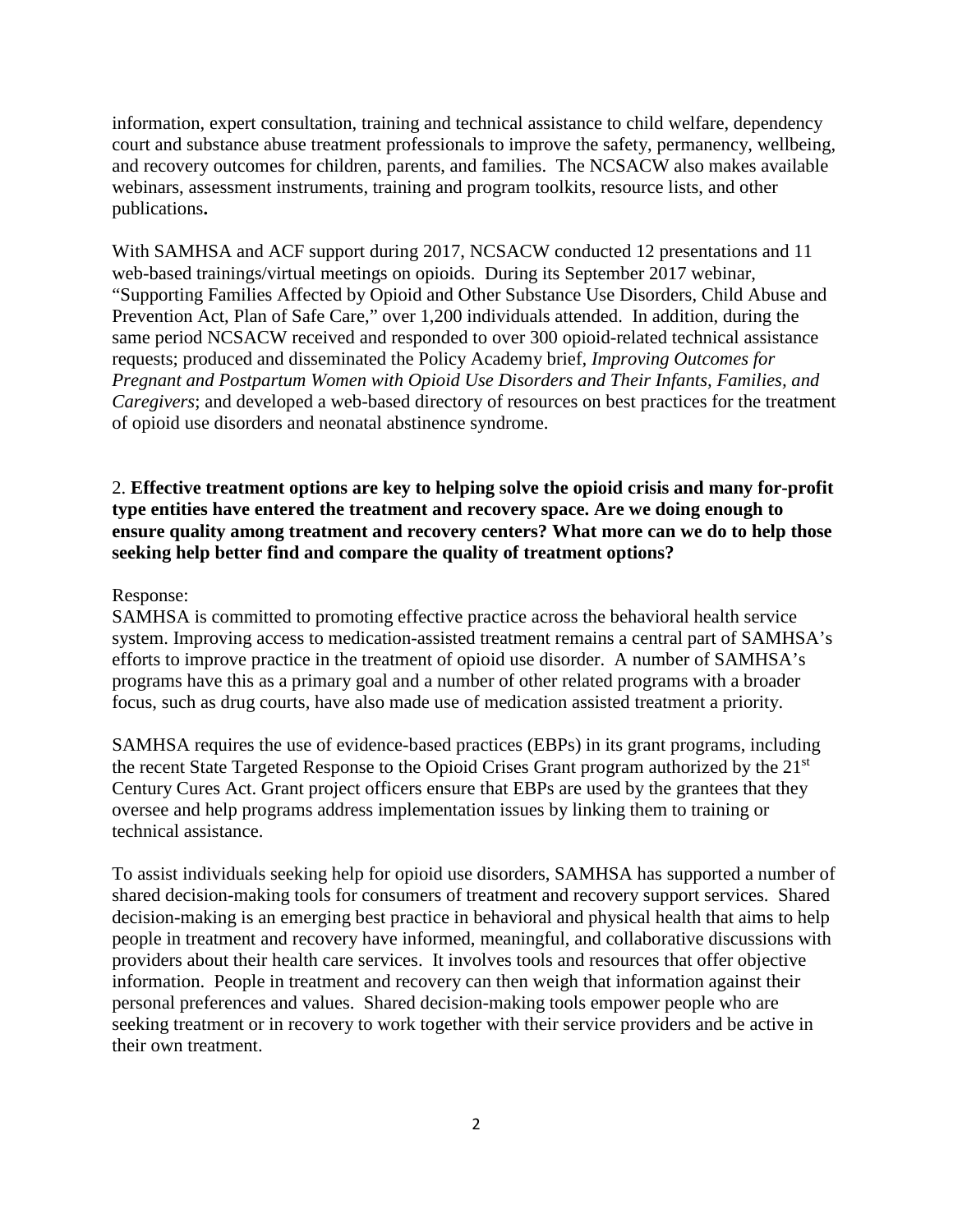In 2016, SAMHSA released *Decisions in Recovery: Treatment for Opioid Use Disorder*, an innovative decision support tool for people in or seeking recovery from opioid use disorder, as well as for treatment providers. Consumers who use this tool learn about medication assisted treatment, how to be better positioned to compare treatment options and decide which is the best option for their recovery, and how to discuss preferences with a treatment provider.

SAMHSA continues to explore additional opportunities to share and disseminate these tools.

## **The Honorable Greg Walden**

1**. The Comprehensive Addiction and Recovery Act of 2016 (CARA), which was signed into law over a year ago, empowered the Secretary of Health and Human Services to determine methods by which office-based opioid addiction treatment practitioners provide all drugs approved by the Food and Drug Administration for the treatment of opioid use disorder. Similarly, CARA provides the Secretary with the authority to ensure that such practitioners are trained in evidence-based practices such as detoxification, relapse prevention and the use of all FDA-approved medications for the treatment of opioid use disorders.**

**Please tell us what progress you have taken to implement these reforms to opioid addiction treatment. When do you expect SAMHSA to fulfill its requirement to ensure providers are educating on the full range of requirements in CARA? Finally, does SAMHSA have a timeline on when it will notify existing waivered providers on the requirements of CARA to offer all FDA-approved medications to patients seeking treatment?**

Response:

SAMHSA held a meeting for all of the eligible training providers in September 2016. At that meeting, the group agreed to a revised curriculum with a new set of learning objectives that is in line with section 303 of CARA and includes information on the use of all FDA-approved medications. SAMHSA's training program, the Providers' Clinical Support System-Medication Assisted Treatment, completed its update of the online and live courses to be compliant with section 303 in November 2017. Now that TIP 63: *Medications for Opioid Use Disorders,* has been released, SAMHSA will ensure that currently waivered practitioners receive the TIP which includes information about the appropriate use of all FDA-approved medications for the treatment of opioid use disorders consistent with the requirements of CARA. At the same time, providers that do not work in SAMHSA regulated Opioid Treatment Programs are still not permitted by law to prescribe or dispense methadone for opioid use disorder treatment under the Controlled Substances Act.

2. **CARA and CURES provided significant funding for states to expand substance use disorder treatment, through grants administered by SAMHSA. In addition, CARA required grantees to submit data that will be posted online and easily searchable. Can you provide us with a status update on those requirements?**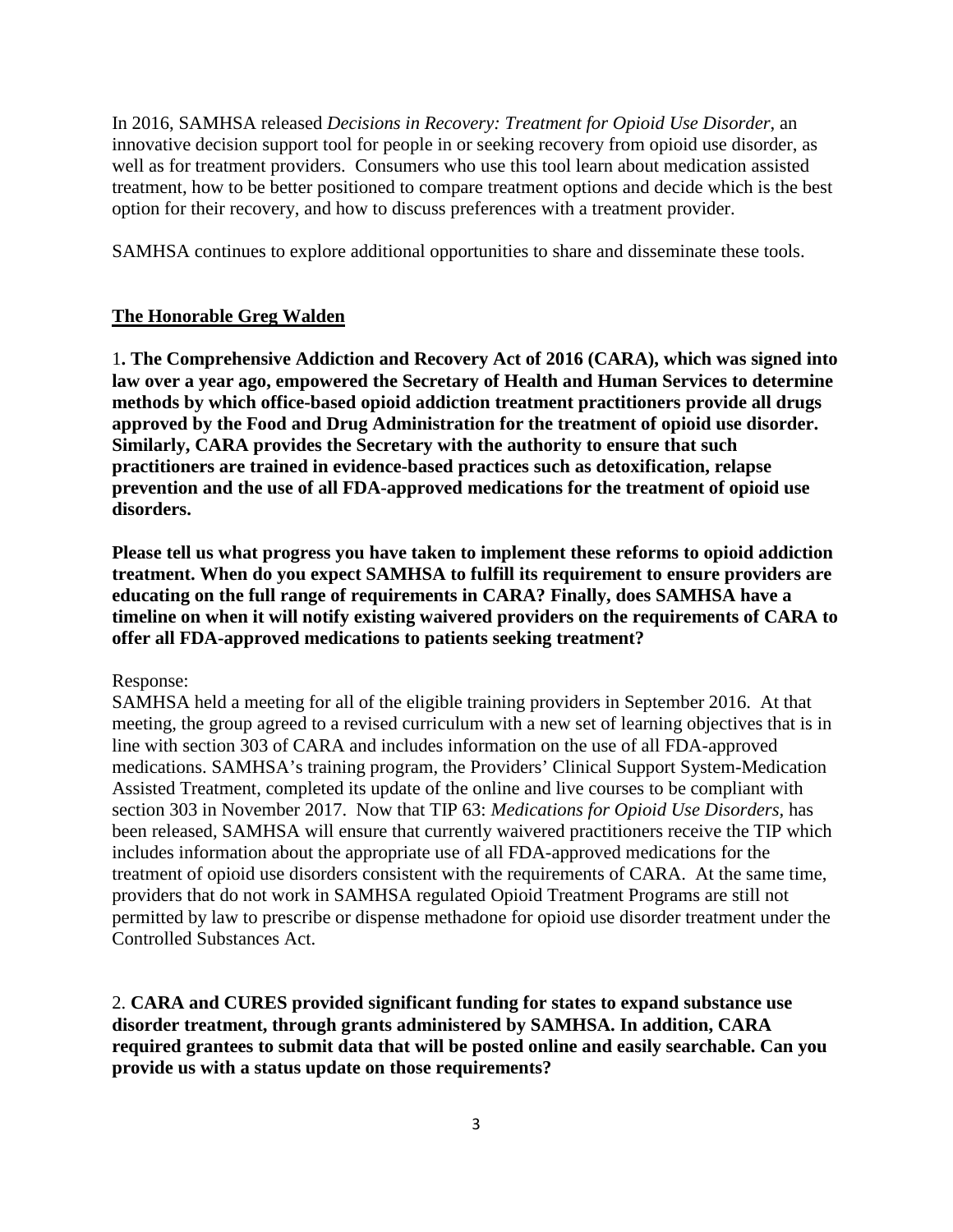# **Response:**

All CARA program grants that were appropriated funding for Fiscal Year 2017 have been awarded. Funding opportunities for each of the programs required specific data elements to be collected.

Grantees for the First Responders - Comprehensive Addiction and Recovery Act Cooperative Agreement will respond to the following measures:

- 1. The number of first responders and members of other key community sectors equipped with a drug or device approved or cleared under the Federal Food, Drug, and Cosmetic Act for emergency treatment of known or suspected opioid overdose;
- 2. The number of opioid and heroin overdoses reversed by first responders and members of other key community sectors receiving training and supplies of a drug or device approved or cleared under the Federal Food, Drug, and Cosmetic Act for emergency treatment of known or suspected opioid overdose;
- 3. The number of responses to requests for services by the entity or sub-grantee, to opioid and heroin overdose; and
- 4. The extent to which overdose victims and families receive information about treatment services and available data describing treatment admissions.

The Improving Access to Overdose (OD) Treatment grantee will respond to the following measures.

- 1. Total amount of OD Treatment Access grant funds spent on purchase of FDAapproved overdose reversal drugs.
- 2. Number of health care providers and pharmacists trained on the prescribing of drugs or devices approved or cleared under the Federal Food, Drug, and Cosmetic Act for emergency treatment of known or suspected opioid overdose.
- 3. Total amount of OD Treatment Access grant funds spent on co-payments and other cost sharing associated with drugs or devices approved or cleared under the Federal Food, Drug, and Cosmetic Act for emergency treatment of known or suspected opioid overdose.
- 4. Number of patients who have experienced a drug overdose that are connected with appropriate treatment, including medication assisted treatment and appropriate counseling and behavioral therapies.

# a. **What accountability measures is SAMHSA requiring of states to make sure that the grant monies are spent wisely?**

## Response:

All SAMHSA grantees are required to report data to SAMHSA on a regular basis regarding their program's progress. Each program is required to report both output and outcome measures demonstrating project progress. These measures may include, but are not limited to:

- 1. Number of people served;
- 2. Abstinence from substance use;
- 3. Employment status;
- 4. Housing status;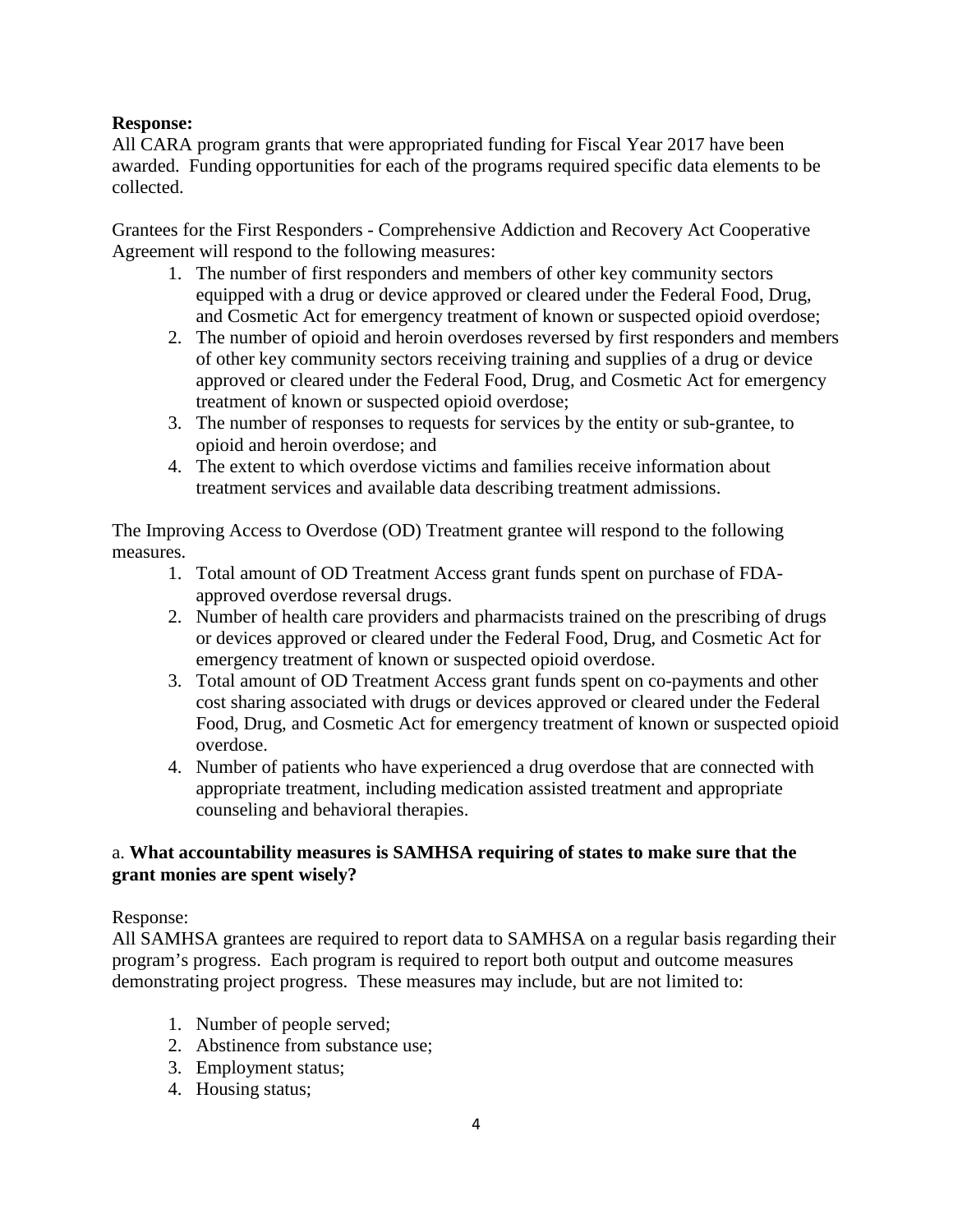- 5. Criminal justice involvement; and
- 6. Retention in treatment.

# b. **How do we know if states are spending money on people who are most likely to respond to treatment?**

## Response:

The State Targeted Response to the Opioid Crisis Grant provides states and jurisdictions with the flexibility to provide opioid use disorder treatment services in a variety of clinical settings. States were required to develop a strategic plan targeting geographic regions and populations that were most in need and to report the data that lead them to select those areas and populations in the application and in a strategic plan. The plans are monitored by grant project officers on regular monthly calls and by submission of progress reports by states twice per year.

States' and jurisdictions' administrative rules require substance use disorder treatment providers to utilize standardized assessment instruments to determine if a person meets the criteria for an opioid use disorder. The states and jurisdictions and their respective sub-recipients, i.e., community- and faith-based organizations, are required to implement or expand access to clinically appropriate evidence-based medications and services for persons with an opioid use disorder, including the use of FDA-approved medications designed for the treatment of an opioid use disorder. States and jurisdictions and their respective grant sub-recipients must also provide appropriate psychosocial intervention and recovery support services for persons in early recovery.

# c. **Is there a formal risk assessment that states must use to make sure the monies are targeting the people who are most likely to benefit from such treatment programs?**

# Response:

The State Targeted Response to the Opioid Crisis Grant requires states and jurisdictions to develop a needs assessment using statewide epidemiologic data. The needs assessments identify: (1) geographic areas within a state or jurisdiction where opioid misuse and related harms are most prevalent; (2) the number and location of opioid use disorder treatment providers in a state or jurisdiction; and (3) existing activities and services and their funding sources in a state or jurisdiction that address opioid use prevention, treatment and recovery activities and gaps in such activities and services.

Further, the State Targeted Response to the Opioid Crisis Grant requires states and jurisdictions to develop comprehensive strategic plans to address the gaps in prevention, treatment and recovery services identified in their respective needs assessments. The states and jurisdictions prepared and submitted their respective needs assessments on or before July 31, 2017, and their respective strategic plans on or before August 30, 2017.

The plans are monitored by grant project officers on regular monthly calls and by submission of progress reports by states twice per year. Reports on the first six month progress were due December 15, 2017.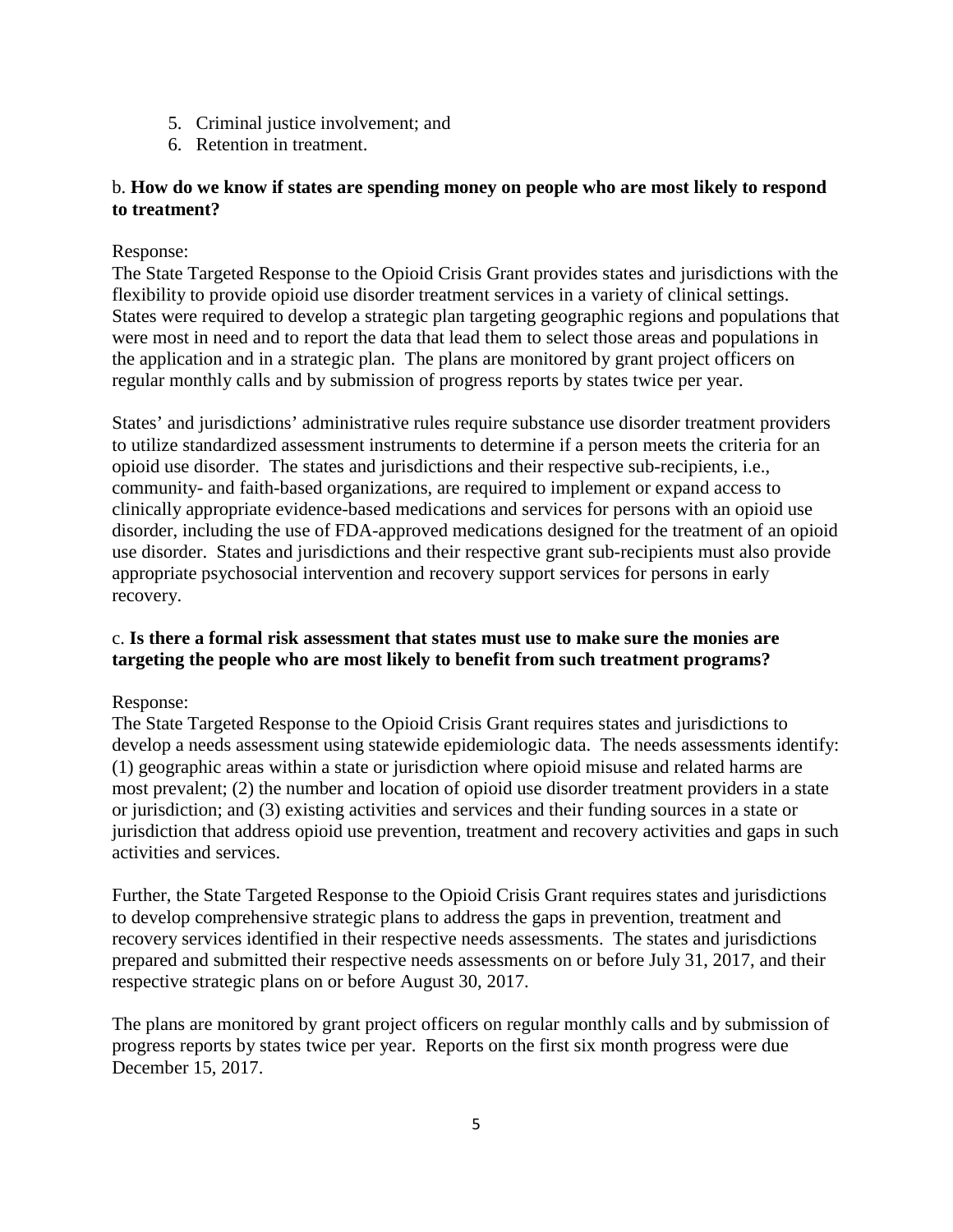### **The Honorable Markwayne Mullin**

**1. Preliminary estimates from the CDC show that 64,000 Americans died from opioid overdoses last year. Another 50,000 or 60,000 of our fellow citizens will die from medical conditions closely related to opioid abuse like HIV/AIDS, Hepatitis C and cirrhosis. Yesterday, I became the lead sponsor of Rep. Tim Murphy's bill, the Overdose Prevention and Patient Safety Act, which would make it easier to share addiction medical records in care coordination settings. Do you believe 42 CFR Part 2 is an impediment to addressing our nation's opioid crisis?**

### Response:

The federal regulations at 42 C.F.R. Part 2 (Part 2) allow substance use disorder (SUD) patient information to be shared among providers in certain circumstances. For example, a patient can give written consent to authorize the sharing of his or her SUD treatment record with any treating provider. Also, Part 2 typically does not apply to entire hospitals, emergency rooms (ER)/departments, or trauma centers, which would usually be considered general medical facilities. Accordingly, Part 2 is not an impediment to the sharing of SUD treatment records among providers in these settings, where the HIPAA Privacy Rule would continue to apply. With regard to general medical facilities or staff within such facilities, Part 2 applies only to an identified unit in the facility to the extent that the unit holds itself out as providing and provides SUD services, or to staff within the facility whose primary function is the provision of SUD services and who are identified as providers of such services. When Part 2 applies, it allows sharing without a patient's consent in medical emergencies, such as opioid overdoses. The Part 2 medical emergency exception allows a patient's SUD information to be shared with other medical personnel when there is a bona fide medical emergency in which the patient's consent cannot be obtained. The determination of whether a medical emergency exists is made by the treating/disclosing provider. Information disclosed by a Part 2 program during a medical emergency can be further shared with medical providers as needed (i.e., re-disclosed) in order to diagnose or treat the patient during the emergency.

At the same time, there are statutory limitations related to sharing protected SUD patient information absent written consent, and the exceptions to the consent requirements are limited. The statute has been an impediment to sharing addiction records in care coordination settings. Within the constraints of the statute, SAMHSA has been working diligently to issue clarifications and education providers about what information sharing is permissible under both the statute and the regulation.

As required by the 21<sup>st</sup> Century Cures Act (section 11002), SAMHSA held a public meeting on January 31, 2018, to obtain input about the impact of Part 2 on "patient care, health outcomes, and patient privacy." The information gathered during this Part 2 public meeting can help policymakers better assess what changes can and should be made under current regulations or whether statutory changes are required to accomplish such objectives.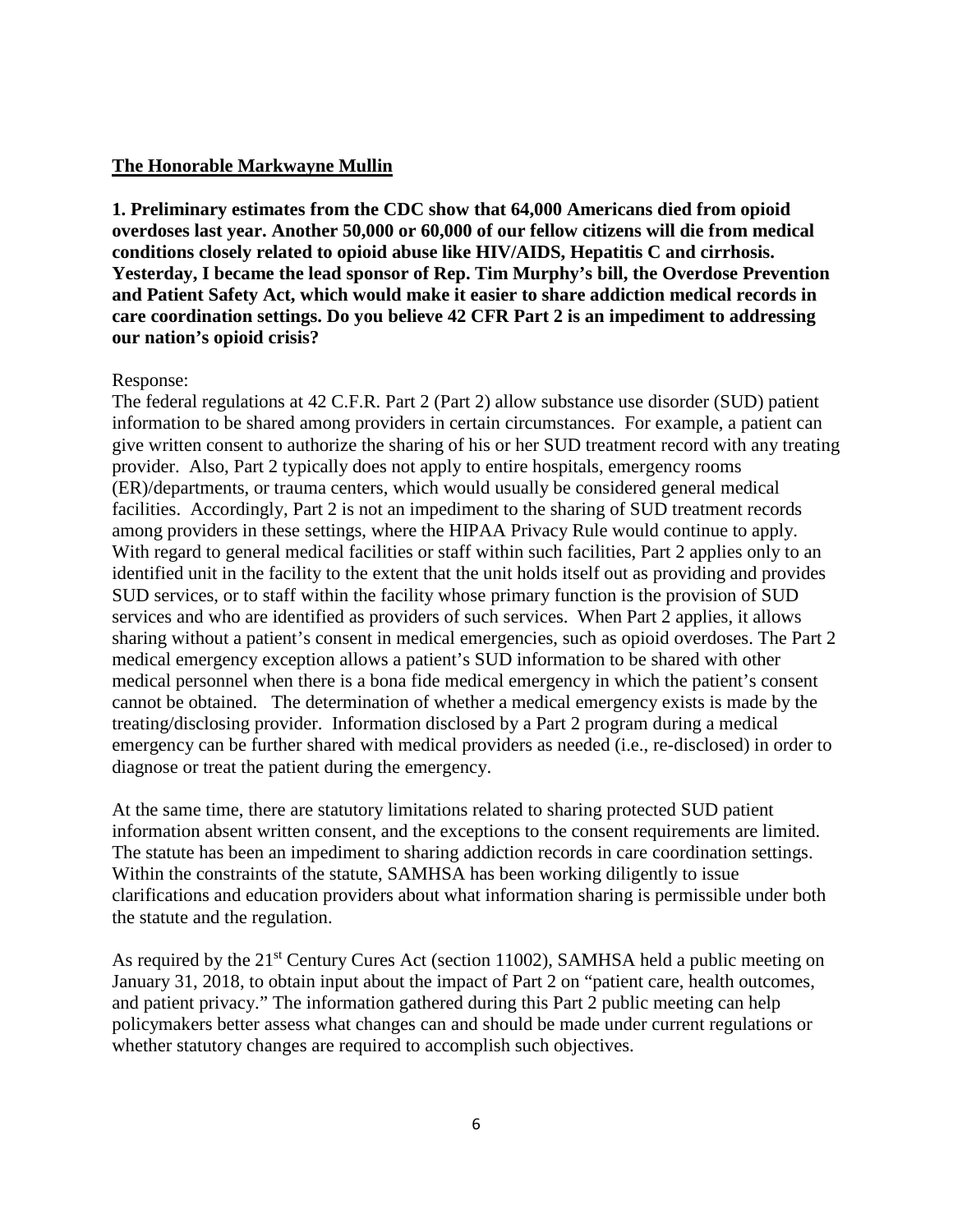# **i. If yes – Are you supportive of a legislative fix like my bill (HR 3545) that would align Part 2 with HIPAA?**

Response:

While the Administration has not taken a position on this bill HHS remains happy to provide technical assistance on any legislation if desired. SAMHSA supports further consideration of the benefits of aligning Part 2 with HIPAA.

ii. If no – why do you support a separate privacy rule for patients with addictions?

Response:  $N/A$ 

**b. The President's Opioid Commission and the Former CDC Administrator Tom Frieden have highlighted a need to fix Part 2. What have your agencies heard in the numerous round table discussions held across the country? Can any of you address this problem internally?** 

# **Response:**

SAMHSA acknowledges concerns expressed by stakeholders. SAMHSA regularly responds to inquiries and participates in calls with stakeholders who both generally favor and are critical of Part 2. While SAMHSA does not provide legal advice, the Agency strives to understand stakeholder concerns about Part 2 implementation and regulatory requirements. SAMHSA staff often discuss the rule with stakeholders and potential approaches to such issues as data sharing by all-payer claims databases, use of electronic health records, responding to medical emergencies, research and many other topics.

In addition to such discussions with stakeholders, SAMSHA also received numerous public comments on Part 2 as part of the notice-and-comment rulemaking process including:

- During a June 2014 listening session (May 12, 2014, 79 FR 26929; [https://www.samhsa.gov/about-us/who-we-are/laws-regulations/public-comments](https://www.samhsa.gov/about-us/who-we-are/laws-regulations/public-comments-confidentiality-regulations)[confidentiality-regulations\)](https://www.samhsa.gov/about-us/who-we-are/laws-regulations/public-comments-confidentiality-regulations);
- Following publication of a notice of proposed rulemaking in February, 2016 (Feb. 9, 2016; 81 FR 6987); and
- Following publication of a supplemental notice of proposed rulemaking (82 FR 5485) in January 2017.

In compliance with the 21<sup>st</sup> Century Cures Act, SAMHSA hosted a listening session on January 31, 2018.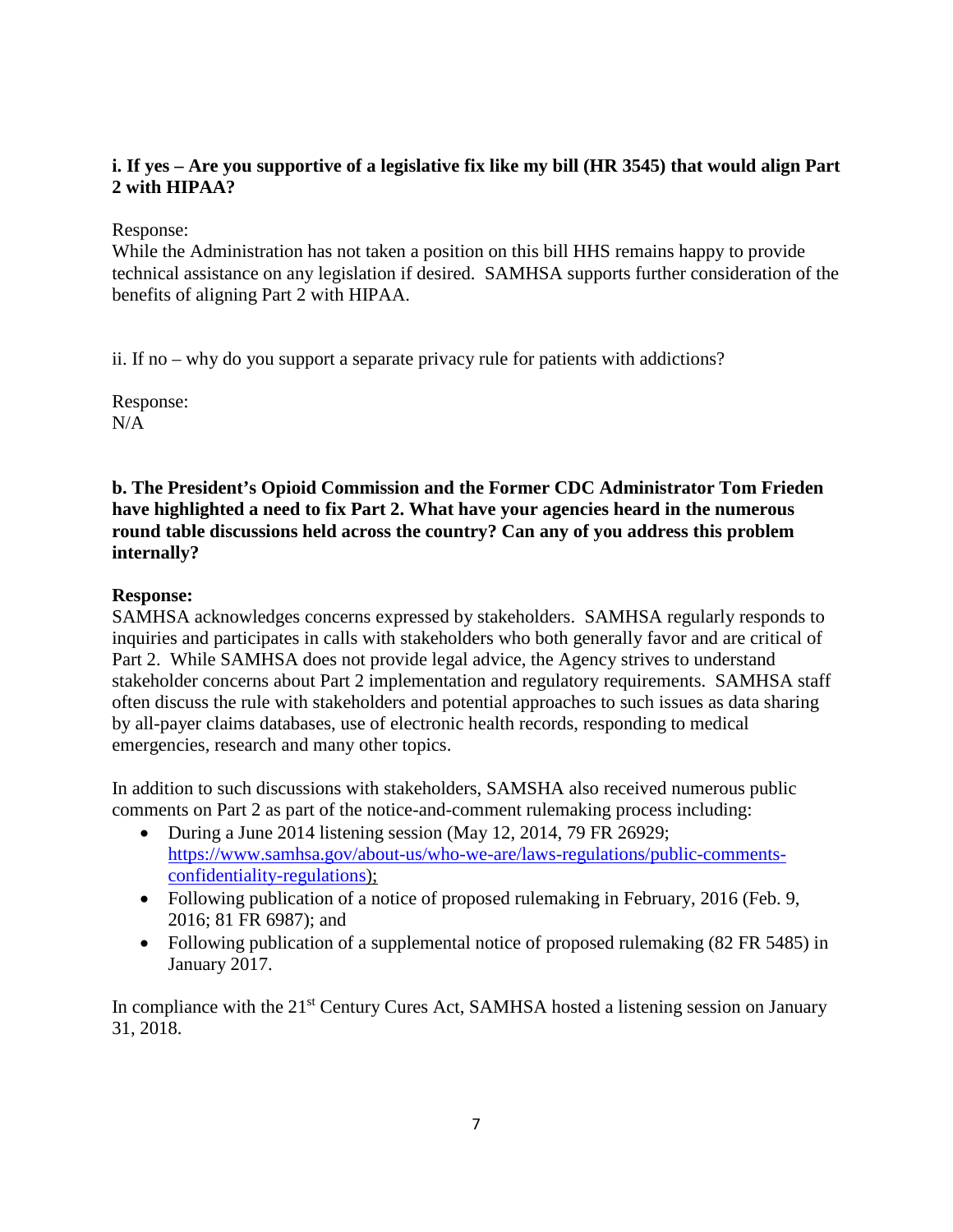## **c. Part 2 is cited as the reason why most states are not sharing data or not tracking outcomes in regards to treatment. What guidance can be given to states to measure outcomes but protect patient information?**

### Response:

Part 2 does not preclude sharing of Part 2 data for purposes of research, audit, or evaluation. The final 2017 Part 2 rule allows a Part 2 program or other lawful holder of patient identifying information to disclose Part 2 data to qualified personnel for purposes of conducting scientific research if the researcher provides documentation of meeting certain requirements for existing protections for human research (HIPAA and/or HHS Common Rule, 45 CFR Part 46). In the final rule, SAMHSA expanded permissible data linkages to enable researchers holding Part 2 data to link to data sets from federal and non-federal data repositories. Similarly, Part 2 permits a Part 2 program or other lawful holder to disclose patient identifying information to certain persons for audit or evaluation purposes, if certain requirements are met. Thus, states can measure outcomes while protecting patient information by conducting research based on client outcome measures as well as evaluating outcomes of patients utilizing the current Part 2 provisions related to these areas.

## **d. Does anyone have a sense of the potential savings for Medicare and Medicaid if we are able to amend Part 2?**

#### Response:

To SAMHSA's knowledge, there is no independent, peer-reviewed research concerning the costs of Part 2 to Medicare and Medicaid. As noted in the final 2017 rule, SAMHSA has used HIPAA costs as a proxy for estimating the regulatory impact of Part 2. SAMHSA therefore cannot specifically quantify the estimated savings or costs to these programs, were Part 2 to be amended.

### **e. If we are able to save money via care coordination, shouldn't we be able to adequately fund treatment programs back in the states?**

#### **Response:**

Care coordination is an effective way to identify patients with high service utilization or clinical risks and to address these needs and risks through increased support from specialized doctors or a care manager/coach that collaboratively assist in the management of disease. Care coordination provides benefits for the individual's health status, as well as in managing foreseeable and expensive costs related to crisis and emergency needs, while supporting the individual with the provision of lower-cost alternative care. Care coordination is promising, but there is insufficient data to know if the savings generated would provide significant reinvestment opportunities. Better health at a lower cost has been a long-standing goal of health care systems. Coordinated care may provide some system savings that could be reintroduced into state and community systems to meet emerging funding needs. Currently, disclosing information related to treatment-related activities such as care coordination requires written consent under Part 2. SAMHSA supports further consideration of the benefits of aligning Part 2 with HIPAA.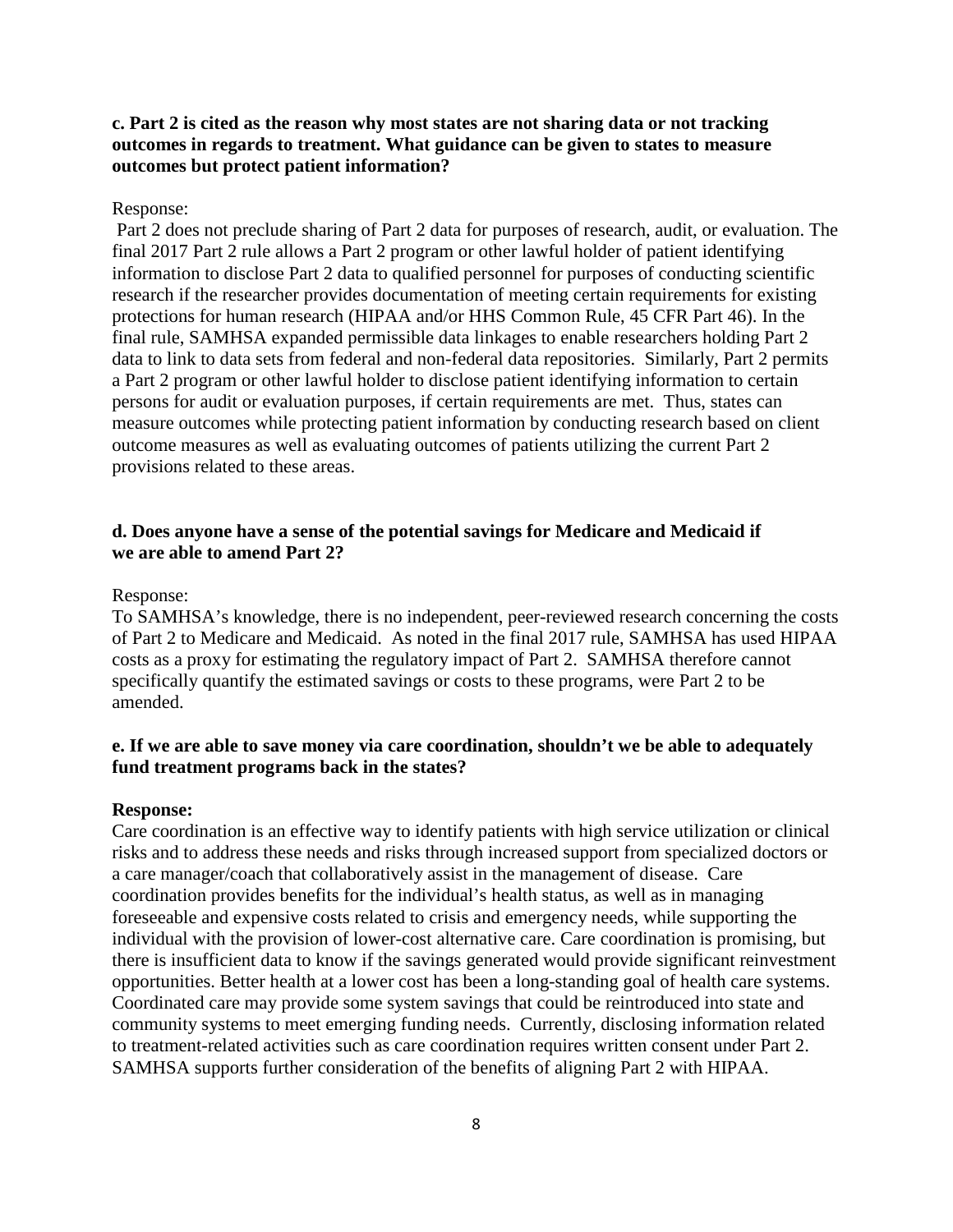# **2. According to the CDC, Native Americans have the highest rates of both opioid overdose deaths as well as HCV-related deaths. Does your department engage with these populations around risk factors associated with opioid abuse, including the spread of infectious diseases such as HIV and HCV?**

## **Response:**

SAMHSA is committed to addressing the behavioral health needs of the nation, including American Indians and Alaska Natives (AI/AN). In response to behavioral health and related issues faced by AI/ANs, SAMHSA established the Office of Tribal Affairs and Policy to improve the Agency's response and coordination of resources for these populations. SAMHSA has improved access to prevention resources for AI/ANs that address behavioral health-related risks for tribal communities. These resources include behavioral health information specifically for tribal communities, as well as funding opportunities that allow tribes to address targeted substances of abuse.

For example, the Tribal Behavioral Health Grant program (also called TBHG or Native Connections) focuses on preventing and reducing suicidal behavior and substance abuse and promoting mental health among Native young people. Among other actions, each TBHG grantee assesses their substance abuse, suicide, and other mental health needs and develops a targeted plan for addressing them. Based on the tribal grantee's assessment, the targeted substance(s) of abuse may include opioids, alcohol, methamphetamines, and/or other drugs. There are similar opportunities to address opioids through other substance abuse prevention grants for which tribal entities are eligible. In addition, SAMHSA-supported resources such as the "Risk and Protective Factors for Substance Abuse and/or Mental Health Problems Among Alaska Native and Native American Populations" publication identify specific risk and protective factors based on published studies that assist in developing targeted tribal programming for Alaska Natives.

Mental and substance use disorders can contribute to the risk for HIV/AIDS and viral hepatitis. As a result, SAMHSA supports efforts such as the HIV Capacity Building Initiative, Minority AIDS Initiative Continuum of Care, and Targeted Capacity Expansion-HIV Program. Tribal communities have been supported through some of these efforts which allow for HIV testing (and pre- and post-test counseling), referrals for treatment, integration of medical HIV/AIDS and behavioral health care, and testing for other infectious diseases such as hepatitis C. SAMHSA also developed an information resource called "Hepatitis C/HIV in Native American Populations" and distributed it widely to elevate the awareness of tribal communities on these risks, actions they can take, and funds available through the agency.

3**. Do you currently have the ability to help tribal and public health systems develop programs to alert providers of care for opioid abuse to also test for concomitant infectious diseases and provide a pathway to treatment? Are you engaging in these activities currently, if so, can you please elaborate on these efforts and provide any findings on the results?** 

Response: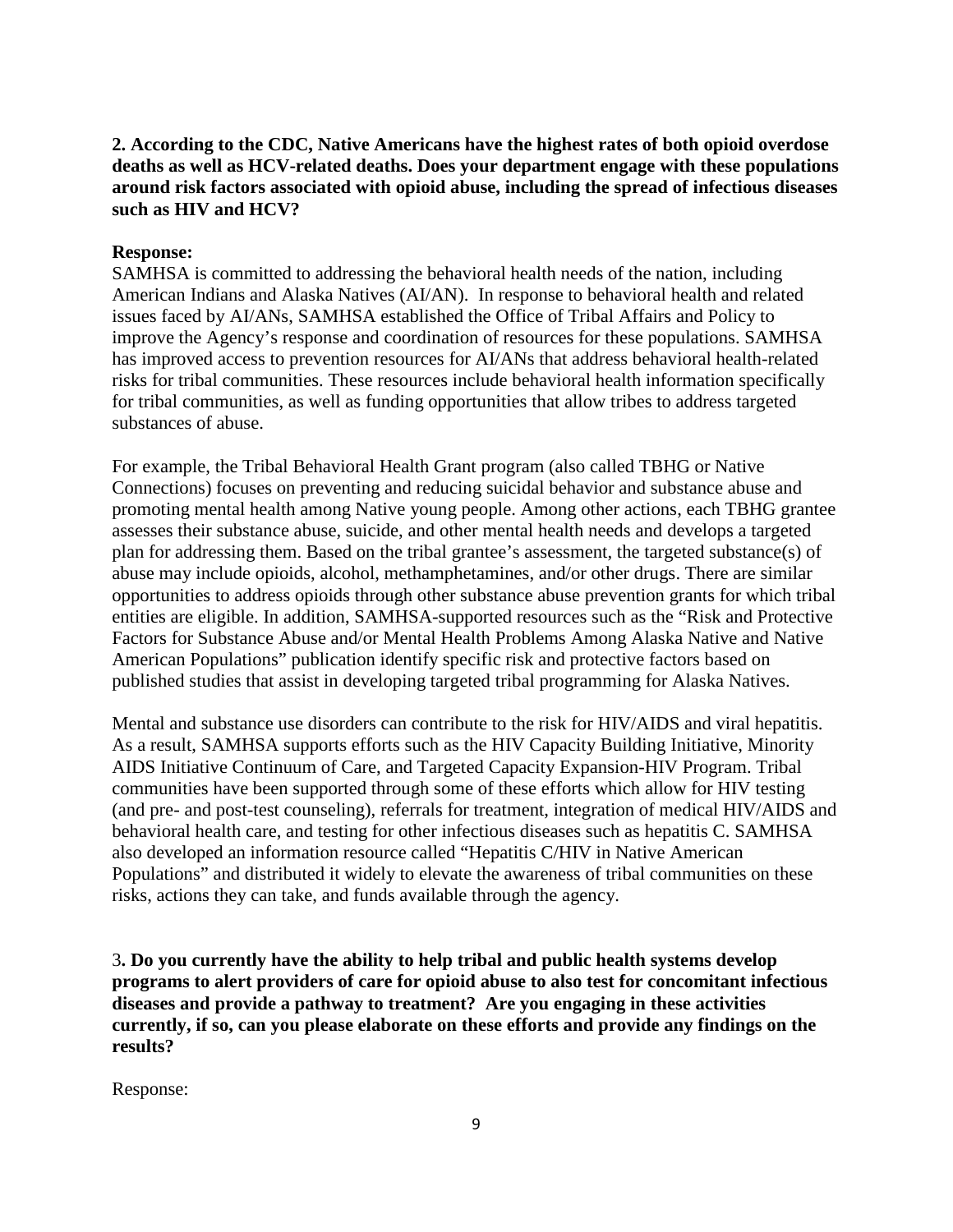Yes, SAMHSA has the ability to help tribal and public health systems develop programs. Specifically, SAMHSA addresses the risks for HIV/AIDS and viral hepatitis by supporting grants that improve coordination of mental and substance use disorder treatment, including HIV testing with pre- and post-test counseling and referrals for treatment; integrated medical, HIV/AIDS, and behavioral health care; and testing for other infectious diseases. Examples of funded tribal projects include the following grants:

- Native American Health Center's Ekwahness ("To Hold Tightly")
- Salish Kootenai College Integrative Community Empowerment
- College of the Muscogee Nation's Guarding the Future

Currently, SAMHSA administers the "Minority AIDS Initiative Continuum of Care Pilot - Integration of HIV Prevention and Medical Care into Mental Health and Substance Abuse Treatment" program. This program supports projects that coordinate and integrate services through the co-location of behavioral health treatment and HIV medical care including American Indians and Alaska Natives. The focus is on substance abuse treatment programs and community mental health programs that can co-locate and fully integrate HIV prevention and medical care services within them.

In Fiscal Year 2017, SAMHSA announced the "First Responders - Comprehensive Addiction and Recovery Act Cooperative Agreement" program. SAMHSA awarded over \$11 million over four years to 21 grantees to train and provide resources for first responders and members of other key community sectors on carrying and administering an FDA-approved product for emergency treatment of known or suspected opioid overdose. States and tribal entities (American Indian and Alaska Native tribes, tribal organizations, and consortia of tribes or tribal organizations) were eligible to apply. The tribal entities receiving a grant were the Choctaw Nation of Oklahoma, White Earth Band of Chippewa Indians, Lac Du Flambeau Band of Lake Superior Chippewa Indians, and the Cherokee Nation.

## **4. How could we strengthen our public health system infrastructure to better respond to the opioid epidemic and its long term health consequences?**

#### **Response:**

The opioid epidemic has had a significant impact on the nation and tribal communities. According to SAMHSA's 2016 National Survey on Drug Use and Health report, which provides national and state-level data on the use of tobacco, alcohol, illicit drugs (including non-medical use of prescription drugs) and mental health in the United States, 11.8 million people in the U.S. aged 12 or older misused opioids in the past year and 948,000 reported using heroin. Within this number, 63,000 American Indians and Alaska Natives aged 12 and older reported misusing opioids and 5,000 aged 12 and older reported using heroin. In 2015 and 2016, illicit drug use was higher among American Indians and Alaska Natives as compared to the total U.S. population.

In FY 2017, the Department of Health and Human Services announced that \$485 million would be awarded to states and territories to combat opioid addiction through the State Targeted Response (STR) to the Opioid Crisis Grant program. The STR program is administered by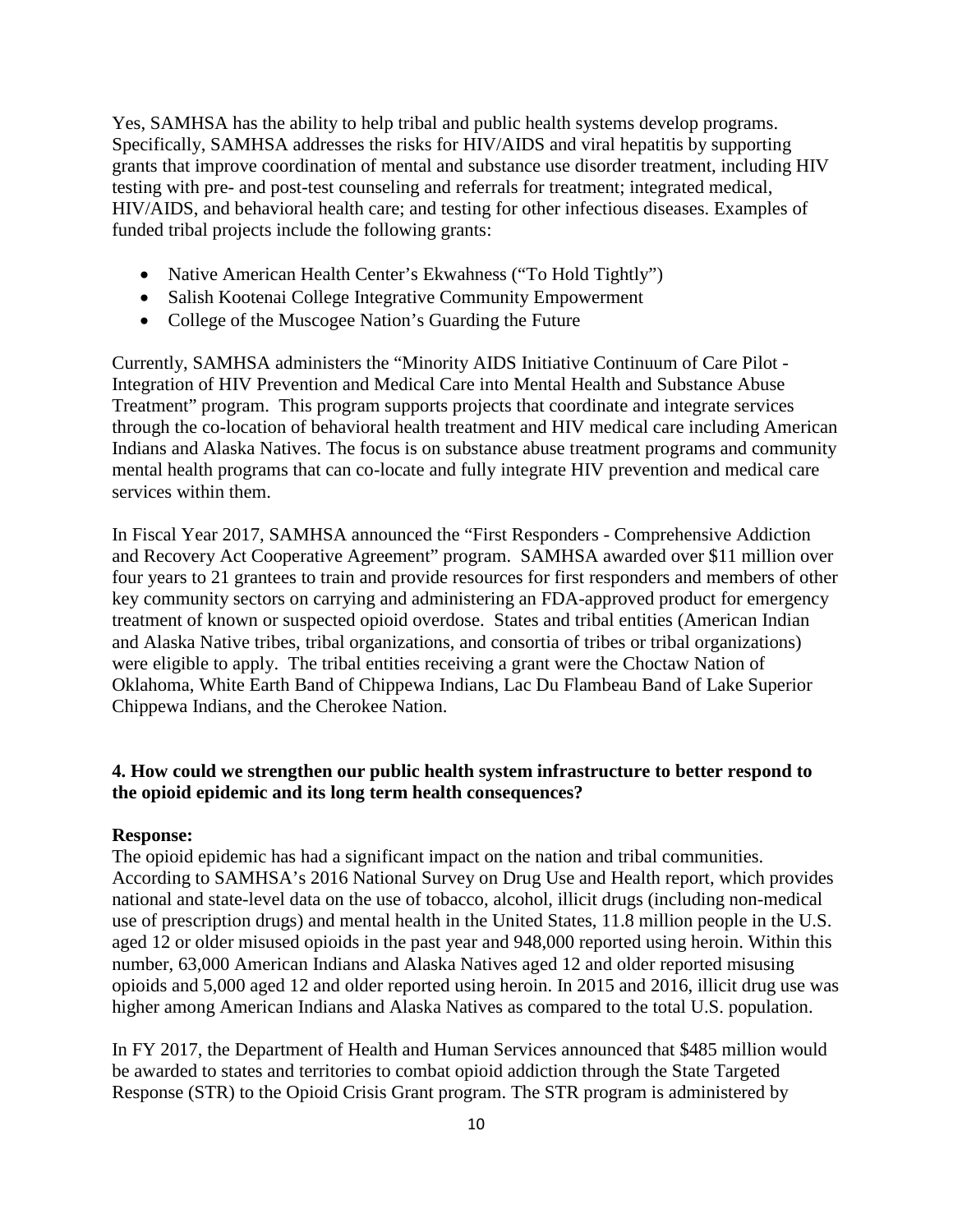SAMHSA and aims to: increase access to treatment; reduce unmet treatment needs; and reduce opioid overdose related deaths through the provision of prevention, treatment, and recovery activities for opioid use disorder, including prescription opioids, as well as illicit drugs such as heroin. By statute, tribes were not directly eligible for an STR grant, and SAMHSA can encourage but not compel states to include tribes in their STR plans. .

### **The Honorable Gus Bilirakis**

# **1. As more treatments for diseases transition from more expensive care settings like inpatient to out-patient facilities and even to the home, what is the importance of being able to treat addiction in a home setting versus a traditional methadone clinic?**

### **Response:**

Treatment of addiction is increasingly accessible and affordable for individuals in an outpatient or intensive outpatient setting versus a more expensive and confining inpatient or residential setting. Outpatient treatment services include the availability of safe and effective medicationassisted treatment programs for patients with opioid use disorders, using methadone, buprenorphine, or naltrexone, in combination with evidence-based addiction counseling and related services and supports. For some people who are stable or for whom the risk of complications is low, treatment that does not require regular attendance at a facility may be the most appropriate because convenience of treatment often improves adherence. Having more options that can address the variety of patient needs improves outcomes. The Drug Addiction Treatment Act of 2000 (DATA 2000) enabled buprenorphine to be prescribed or administered to a patient on an outpatient basis by a physician, nurse practitioner, or physician assistant with a certain type of waiver. Patients who are treated by providers with waivers are not required to attend a program daily, as is generally the practice when a patient begins methadone treatment in an Opioid Treatment Program. Another treatment option that is becoming increasingly popular is the use of extended-release injectable naltrexone, which is administered as a once a month injection by a physician for individuals to prevent relapse to opioid dependence, after the patient has completed opioid detoxification. This medication also has the advantage of not requiring that a patient be able to attend a daily or weekly treatment program. In addition, in May, 2016, the Food and Drug Administration approved the first buprenorphine implant for the maintenance treatment of opioid dependence. This medication is designed to provide a constant, low-level dose of buprenorphine for six months in a patient who is already stable on low-to-moderate doses of other forms of buprenorphine, as part of a complete treatment program. In November, 2017 the Food and Drug Administration also approved the first once-monthly injectable buprenorphine product for the treatment of moderate-to-severe opioid use disorder in adult patients who have initiated treatment with a transmucosal (absorbed through mucus membrane) buprenorphine-containing product. This product provides a new treatment option for patients in recovery for whom the once-monthly injection may be more appropriate than other forms of buprenorphine, as it may reduce the burden of taking medication daily as prescribed (medical adherence).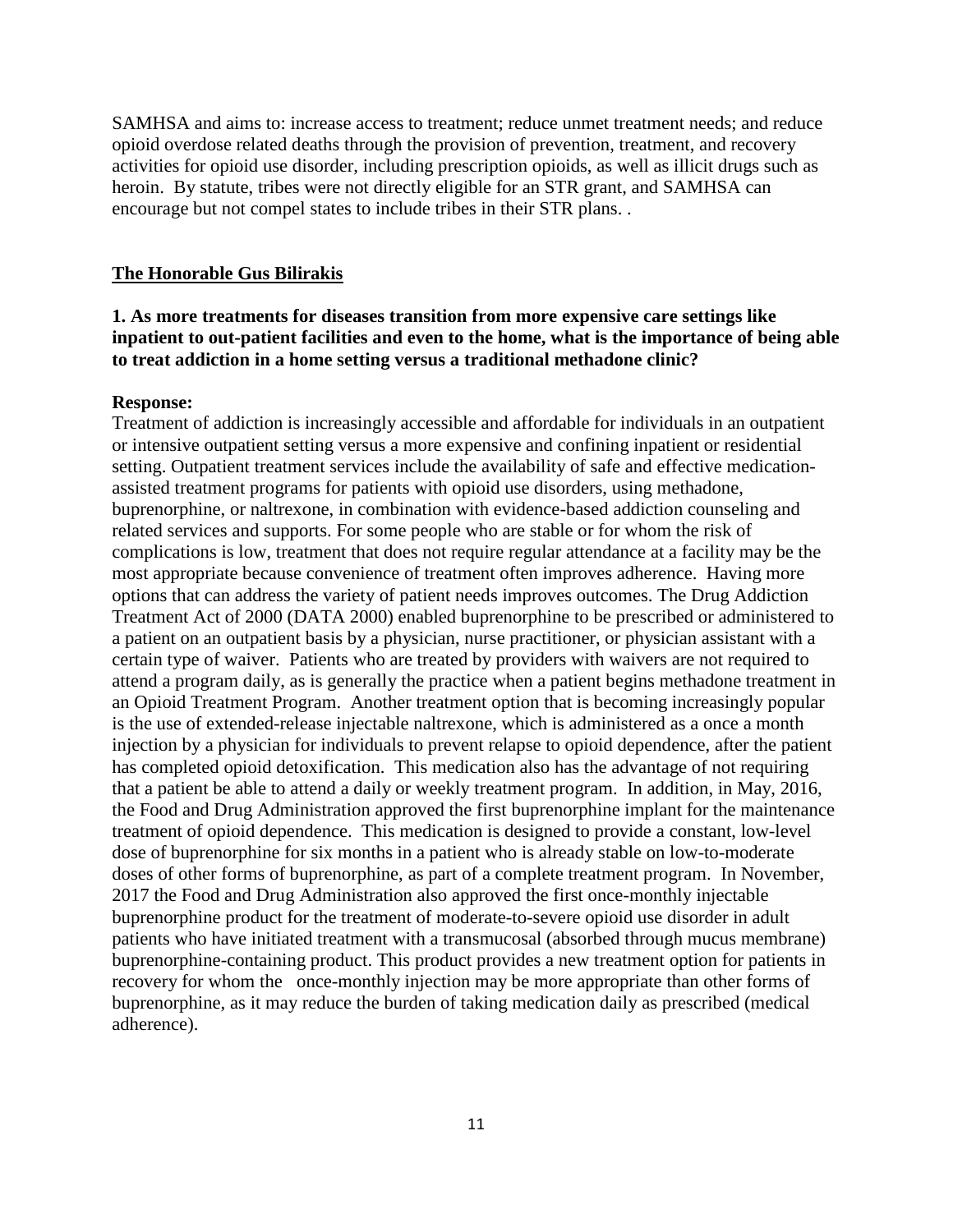2. **Currently there isn't a clear standard for medication assisted treatment (or MAT) prescribing, and we've heard reports of an increasing number of rogue actors offering MAT. In many cases these "pop up clinics" actively recruit vulnerable client populations and provide substandard services with minimal oversight. While we support consumer choice and market competition, we also want to balance this with consumer safeguards to ensure that this problem improves, not worsens, and that bad actors are not rewarded via federal dollars. Additionally, questions have been raised as to whether states are requiring evidence-based practices be used in the STR grant program. What is SAMHSA doing to ensure rogue actors are not the recipient of federal dollars and evidence-based practices are being used so that funds expended go to providing the best possible treatment and recovery services?** 

### Response:

SAMHSA regulates Opioid Treatment Programs through an initial certification process and ongoing accreditation oversight. SAMHSA also manages the DATA 2000 waiver program for physicians, physician assistants, and nurse practitioners that provide office-based prescribing of certain FDA-approved medications for opioid use disorder. In addition to management and oversight of STR Grantees (as described above), SAMHSA is providing ongoing technical assistance (TA) to all grantees using conferences, webinars, learning collaboratives, and the \$12 million Opioid State Targeted Response TA program. Evidence-based MAT prescribing, supported by a variety of SAMHSA tools and resources, is an essential aspect of this TA.

SAMHSA required states to identify the evidence-based practice that they intended to use in their initial application for STR funds and in their strategic plans submitted in August of 2017. Grant project officers have monthly calls with each state to discuss progress on implementation of their plans and any concerns that either the state or SAMHSA has with progress. Grant project officers are also making site visits to states to meet with state staff and providers and patients to understand the implementation process on the ground. States are required to report twice a year on a set of questions including the numbers of people that received specific services. Additionally, the program is being evaluated by an external evaluator. The evaluation includes an assessment of use of evidence-based practices.

SAMHSA also recently released a fact sheet, "Finding Quality Treatment for Substance Use Disorders." This fact sheet provides individuals and families with some of the right questions to ask when looking for quality treatment, including whether the treatment program is licensed or certified by the state, whether the program offers FDA approved medications, whether the program includes family members in the treatment process, and whether the program provides other supports in addition to treatment. The fact sheet is on SAMHSA's website: [https://store.samhsa.gov/shin/content//PEP18-TREATMENT-LOC/PEP18-TREATMENT-](https://store.samhsa.gov/shin/content/PEP18-TREATMENT-LOC/PEP18-TREATMENT-LOC.pdf)[LOC.pdf.](https://store.samhsa.gov/shin/content/PEP18-TREATMENT-LOC/PEP18-TREATMENT-LOC.pdf)

### **The Honorable Chris Collins**

**1. Despite the staggering overdose reports from my district's coroners and the CDC, opioids are still primarily used for the treatment of pain. It is estimated that around 250**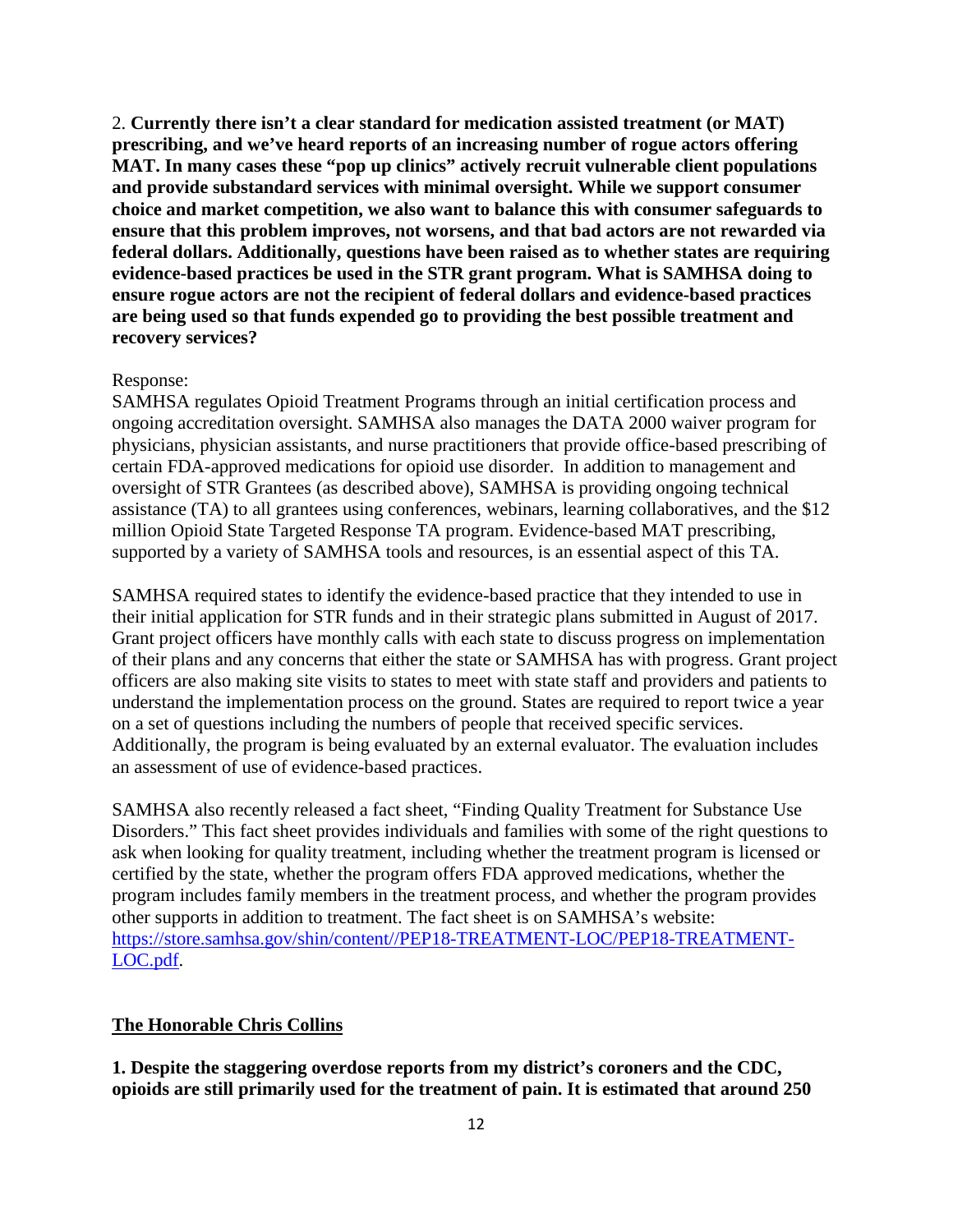**million Schedule II prescriptions are filled across the country each year. However, there are other effective options for pain management. For example, several academic peerreviewed journals have found that states that have legalized the use of marijuana for medical purposes had significantly lower state-level opioid overdose mortality rates…and found that it was an effective form of pain management. Alternatively, anesthesia is utilized in various surgical and non-surgical procedures to improve perioperative** *[preoperative, intraoperative, and postoperative]* **pain control while minimizing systemic opioid consumption.**

### a. **Under the Opioid State Targeted Response (STR) grants, are states using funds to educate physicians and providers on utilizing non-opiate treatment for pain?**

Response:

The State Targeted Response to the Opioid Crisis Grant program provides states and jurisdictions with the flexibility to obligate and expend funds to train substance use and mental health care practitioners on topics such as best practices for prescribing opioids, pain management, recognizing potential cases of substance use disorder, referral of patients to treatment programs, and overdose prevention, including the Centers for Disease Control and Prevention's (CDC) Guidelines for Prescribing Opioids

[\(https://www.cdc.gov/drugoverdose/prescribing/guideline.html\)](https://www.cdc.gov/drugoverdose/prescribing/guideline.html) to train practitioners. The Opioid STR Mid- and End-Year Reports do not capture any information regarding the use of non-opioids for the treatment of chronic pain or training focused on the use of non-opioids for the treatment of pain. The states and jurisdictions also have the flexibility to train opioid use disorder prevention and treatment providers, such as physicians, nurses, nurse practitioners, physicians assistants, counselors, social workers, care coordinators, and cases managers. SAMHSA's Opioid Overdose Prevention Toolkit (https://store.samhsa.gov/shin/content/SMA13- 4742/Overdose\_Toolkit\_2014\_Jan.pdf) must be used when developing training to address opioid overdose, as well as CDC's Guidelines for Prescribing Opioids.**.** 

**2. CARA established the Pain Management Best Practices Inter-Agency Task Force to provide advice and recommendations for development of best practices for pain management and prescribing pain medication. The Task Force is also expected to develop a strategy for disseminating such best practices to relevant federal agencies [the Department of Veterans Affairs, Department of Defense, and Department of Health and Human Services] and the general public.**

### **a. What is the current status of the nominations process? As this is an advisory committee, to what degree do you expect providers to adopt these practices? Please explain**.

Response:

The deadline for nominations to serve on the Task Force closed on September 27, 2017; HHS is currently in the process of reviewing all applications, and it is anticipated that decisions will be made soon. Once selections have been made and agreements to serve have been secured, the Task Force membership roster will be announced on the HHS webpage, [https://www.hhs.gov/ash/advisory-committees/pain/index.html.](https://www.hhs.gov/ash/advisory-committees/pain/index.html)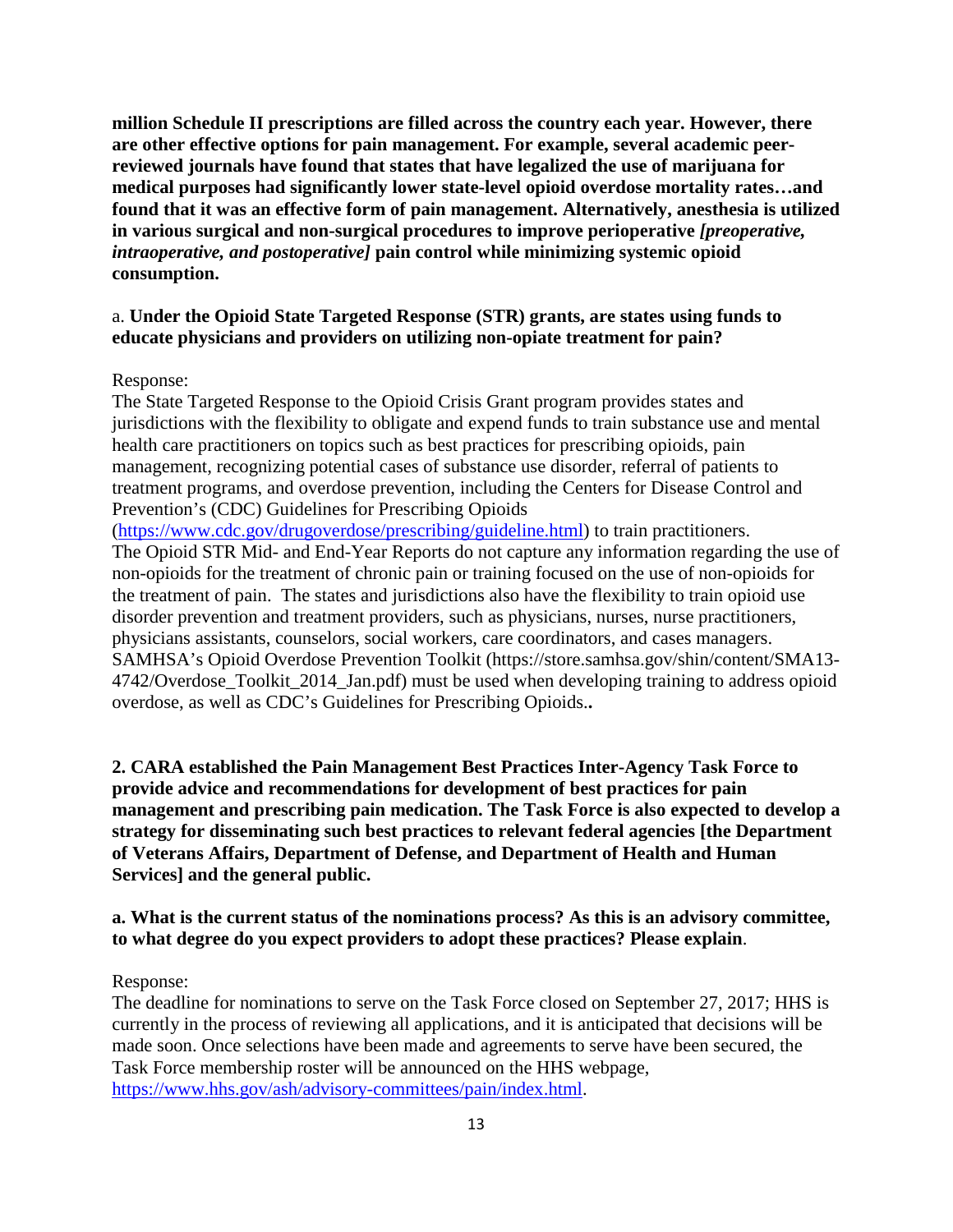The Task Force is required to propose updates to best practices and recommendations on addressing gaps or inconsistencies between best practices for pain management (including chronic and acute pain) developed or adopted by Federal agencies. The proposed updates and recommendations will be submitted to relevant Federal agencies and the general public to consider.

# **3. Under CARA's Opioid State Targeted Response grants, states would distribute funds using a strategic planning process and upon which states were required to submit a needs and capacity assessment to SAMHSA. The use would go to nine allowable activities**.

## **Is this information and distribution of funds collected in a database? If so, can you please describe how you can utilize this data in further identifying gaps in prevention, treatment, and recovery?**

### Response:

States were required to submit both a needs assessment and strategic plan describing how needs would best be addressed in each state. Once the funds were released to the states, the states determined how to further allocate the funding. States identify who is funded in their bi-annual reports, and the data is compiled in SAMHSA's online block grant application system (WebBGAS) available for further review.

**4. Under Section 303 of the Comprehensive Addiction and Recovery Act, eligible physician assistants and nurse practitioners can receive a waiver to prescribe drugs for maintenance or detoxification treatment (i.e. buprenorphine) for 30 or less patients that the total number applicable to the qualifying practitioner. The cap can be raised to 100 after the prescriber has been waivered for one year. As this program has gotten off the ground, we are starting to hear from some practitioners working in addiction clinics that may quickly reach the 30 patient limit, and clinics in areas that have a challenging time finding waivered practitioners may have to turn away patients who are seeking treatment for opioid addiction.**

## **Is raising the cap beyond Section 303 something Congress or HHS should consider raising? Why or why not?**

### Response:

SAMHSA began processing waiver applications for mid-level practitioners in February 2017, and it is preparing a report, as required by CARA, that addresses, among other issues, whether there is a need for the Secretary to increase or decrease the number of patients a practitioner with a waiver may treat. That report is due in July 2019. SAMHSA will continue to implement the provisions of CARA and looks forward to receiving input from stakeholders regarding this matter, which will inform the July 2019 report.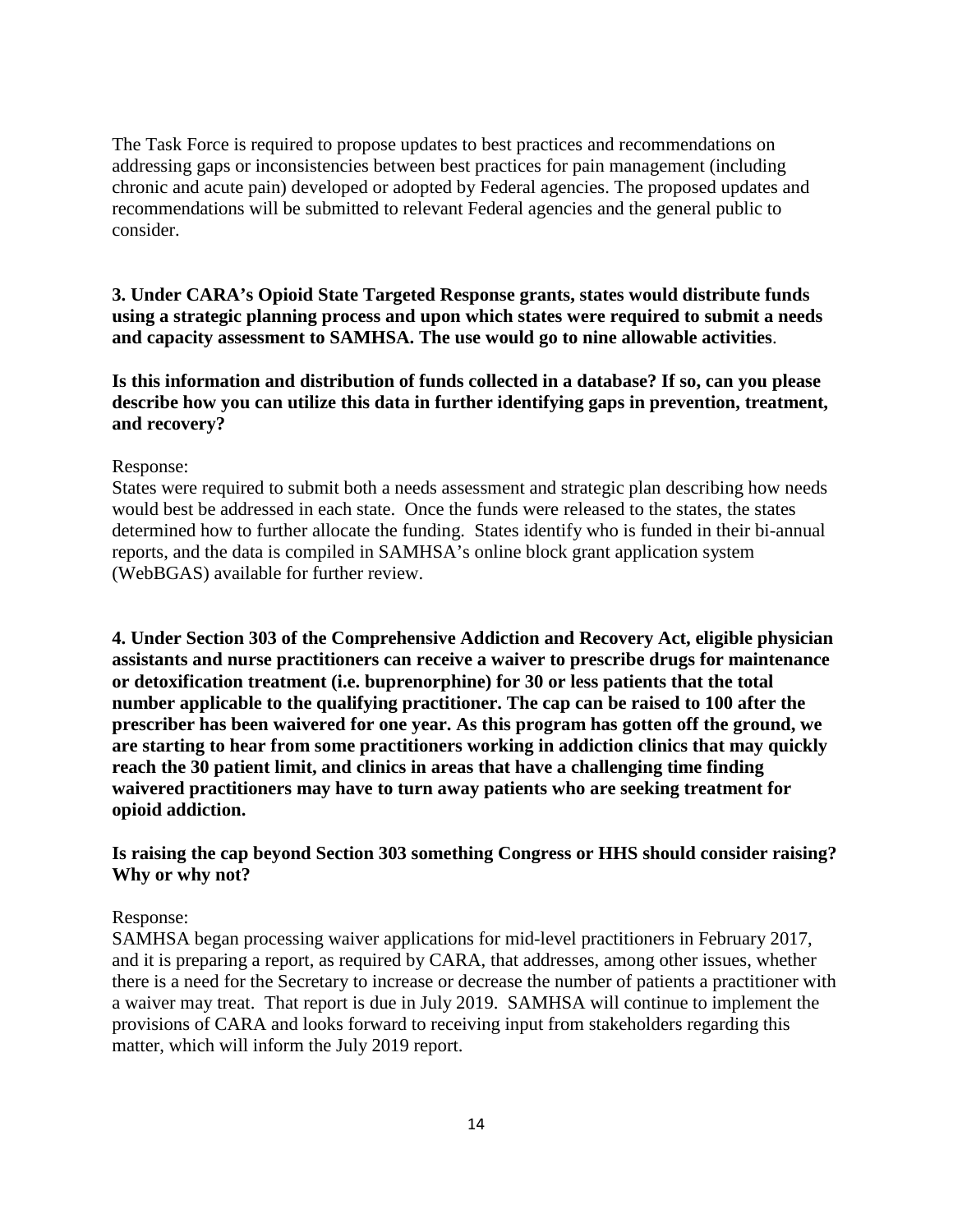# **The Honorable Tim Walberg**

**1. Section 102 of CARA provides for a National Awareness Campaign to educate both parents and youth. We need to ensure that we are doing all we can to protect the next generation with robust prevention programming messages to serve as a counterweight to the proliferation of pro-drug messaging in the media today. However, the Awareness Campaign has yet to be funded – or even really acknowledged. An awareness campaign is desperately needed.**

# **What is the status of implementing Section 102 of CARA?**

## **Response:**

The office of the Assistant Secretary of Public Affairs (ASPA) is coordinating the National Awareness Campaign. There are three components of this Campaign. The Campaign will help to educate Americans across the lifespan to:

- Understand their roles in the opioid crisis;
- Adopt behaviors to prevent opioid medication-sharing; and
- Engage in safe storage and disposal practices.

## **2. What is SAMHA's plan for implementing the National Awareness Campaign?**

Response: SAMHSA's component is still under development.

## **The Honorable David McKinley**

**1. Police, fire fighters, and other emergency personnel are the first to arrive on an opioids related scene. These professionals are there to protect us, but they are at risk of being exposed to potent opioids and their synthetic analogues, such as fentanyl and carfentanyl. What's being done to protect these first responders, what more can be done, and what do you need from Congress?**

## **Response:**

SAMHSA acknowledges the importance of protecting our first responders who are out in the field saving lives, but may be at risk of exposure to opioids and/or its analogues. SAMHSA administers the Grants to Prevent Prescription Drug/Opioid Overdose-Related Deaths (PDO) and the First Responders – Comprehensive Addiction and Recovery Act Cooperative Agreement (FR-CARA) grant programs. Through technical assistance and training, SAMHSA encourages our grantees to use the following two resources in addition to SAMHSA's Opioid Overdose Prevention Toolkit:

1. Fentanyl: A Briefing Guide for First Responders (June 2017)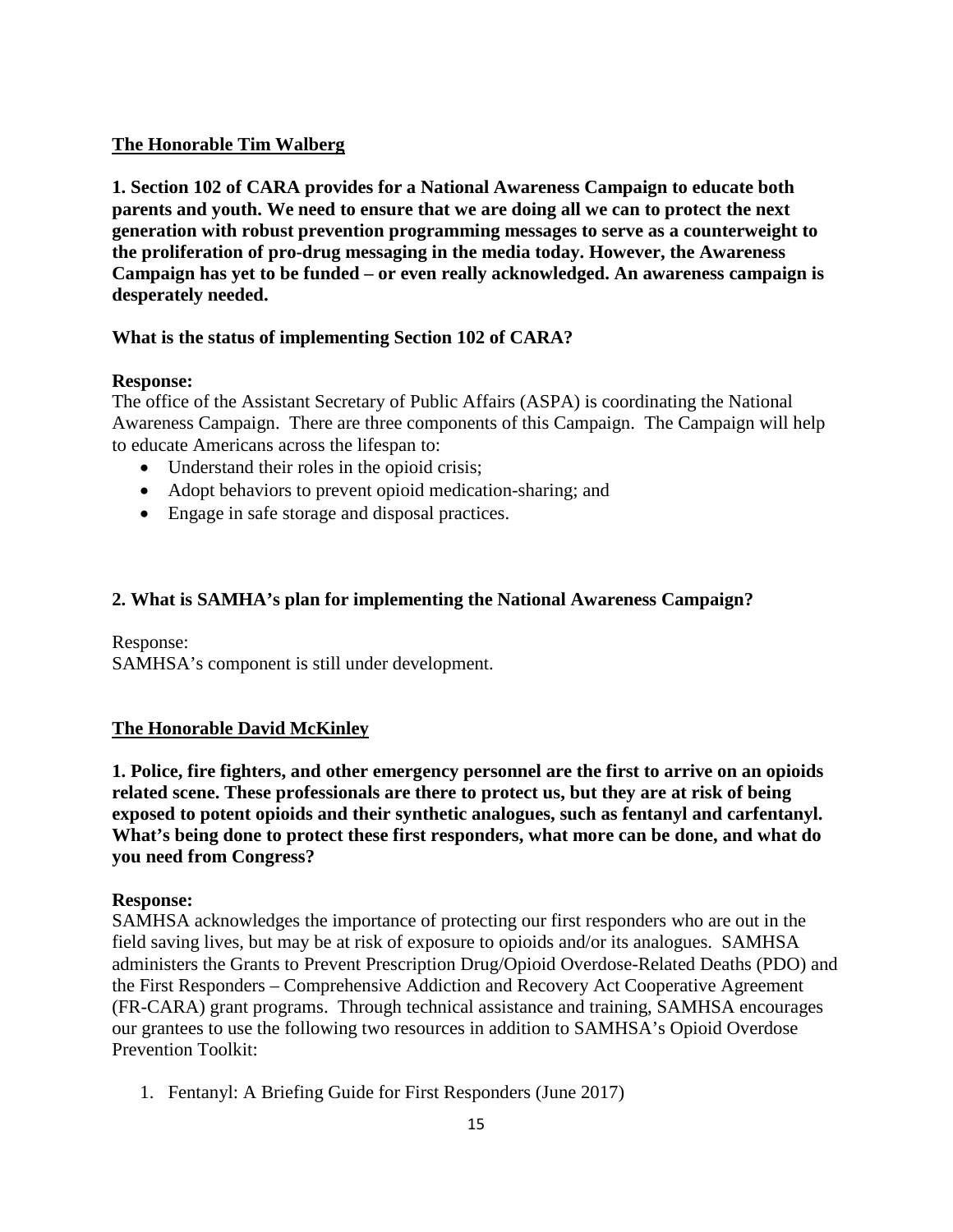- o [https://www.dea.gov/druginfo/Fentanyl\\_BriefingGuideforFirstResponders\\_June2](https://www.dea.gov/druginfo/Fentanyl_BriefingGuideforFirstResponders_June2017.pdf) [017.pdf](https://www.dea.gov/druginfo/Fentanyl_BriefingGuideforFirstResponders_June2017.pdf)
- 2. Fentanyl: Preventing Occupational Exposure to Emergency Responders, Protecting Workers at Risk (August 30, 2017)
	- o <https://www.cdc.gov/niosh/topics/fentanyl/risk.html>

It is also important that all first responders have easy access to naloxone not just for preventing the death of the individuals they serve in the community, but for preventing the death of their first responder colleagues as well. This goes hand-in-hand with training of first responders on information such as the nature of the opioids involved, the safe handling of these drugs and how to protect oneself (e.g. having access and utilizing personal protective equipment), the signs and symptoms of an overdose, how to administer naloxone, and the possibility of administering more than one or two doses.

**2. The 21st Century Cures Act passed last year provided nearly \$1 billion in funding designated predominantly to expand treatment for opioid use disorders through the State Targeted Response grant program. We appreciate HHS releasing the first round of \$485 million in funding this year, but were surprised that West Virginia was not awarded funding in the first round of \$144.1 million additional funding. Specifically, SAMHSA awarded \$9.8 million over three years for a new State Pilot Pregnant and Postpartum Women's (PPW) program. We received notice from the West Virginia Department of Health and Human Resources (DHHR) that they applied for this funding and were denied.**

## **a. What determinants are taken into consideration when allocating certain dollar amounts?**

## Response:

Each grant has its own set of evaluation criteria, which are used to review applications. These evaluation criteria are listed in each funding opportunity announcement and includes Statement of Need; Proposed Approach; Staff, Management, and Relevant Experience; and Data Collection and Performance Measurement. The STR formula consisted of two elements: treatment gap and number of drug poisoning deaths. The treatment gap is weighed at 70 percent; the mortality figure is given at 30 percent weight.

# **b. Does a state with a higher level of deaths receive more funding or preference than a state with a lower level of deaths?**

## **Response:**

Whether an applicant is successful for any of the non-formula based grants under the programs authorized by CARA is based on the particular need for funding as articulated in the responses by the applicant to the Funding Opportunity Announcement and that application then is scored by a peer review panel. SAMHSA provides non-formula based grants to the applicants with the highest scores with the funding available to SAMSA by Congress. The STR formula consisted of two elements: treatment gap and number of drug poisoning deaths. The treatment gap is weighted at 70 percent; the mortality figure is given a 30 percent weight. Each state receives a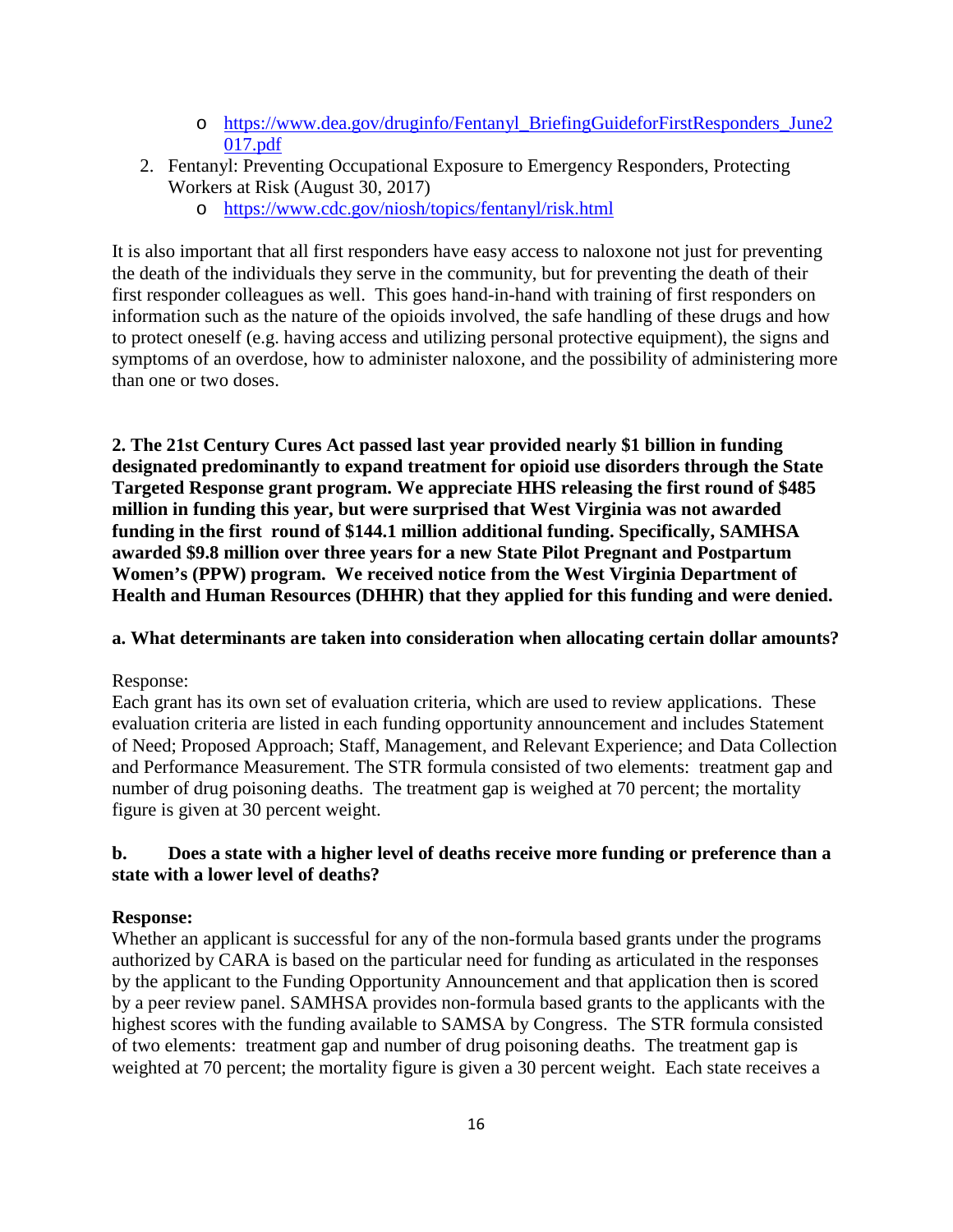proportional share of the funding based on the state's proportional share of the national numbers for the measures listed above.

### **c. If so, then why was West Virginia's application declined?**

### **Response:**

Applications submitted by entities from West Virginia for additional discretionary funding did not score high enough in the peer review process to receive a competitive award.

### **d. What can they and similar entities in their situation do in the future to strengthen their application?**

Summary statements will be sent to each applicant detailing the peer reviewer response to the application. The summary statements for each applicant will include a narrative describing the strengths and weaknesses for each evaluation criteria section of the application. This will help inform the applicant on ways to improve their submissions. The summary statements for the First Responders and State Pilot Grant for Treatment of Pregnant and Post-Partum Women have been completed and released to organizations. The summary statements for Building Communities of Recovery and Services Grant Program for Residential Treatment for Pregnant and Post-Partum Women are in the process of being written.

**3. In addition, I have heard that some states have not fully released STR funding which has created obstacles for rural communities to combat the opioid crisis directly. What barriers are preventing the use of this grant money and what is HHS doing to address these barriers? What can be done to expedite getting these dollars into the communities that need them most?**

### **Response:**

SAMHSA released the FY 2017 State Targeted Response (STR) to the Opioid Crisis Grant Notices of Award on April 27, 2017, and the funds were available for distribution on May 1, 2017. Most states' administrative rules required the Opioid STR recipients to follow their respective procurement rules applicable to federal funds. As a result, some states experienced delays in making Opioid STR funds available to sub-recipients, i.e., community-and faith-based organizations approved by the states to provide opioid use disorder prevention, treatment and recovery services. All states have subsequently fulfilled their respective procurement processes and opioid funds are being made available to sub-recipients.

**4. What is being done to address difficulties that individuals have accessing treatment for opioid use disorder, especially in rural and underserved communities? How should we address the lack of treatment providers with addiction treatment skills?**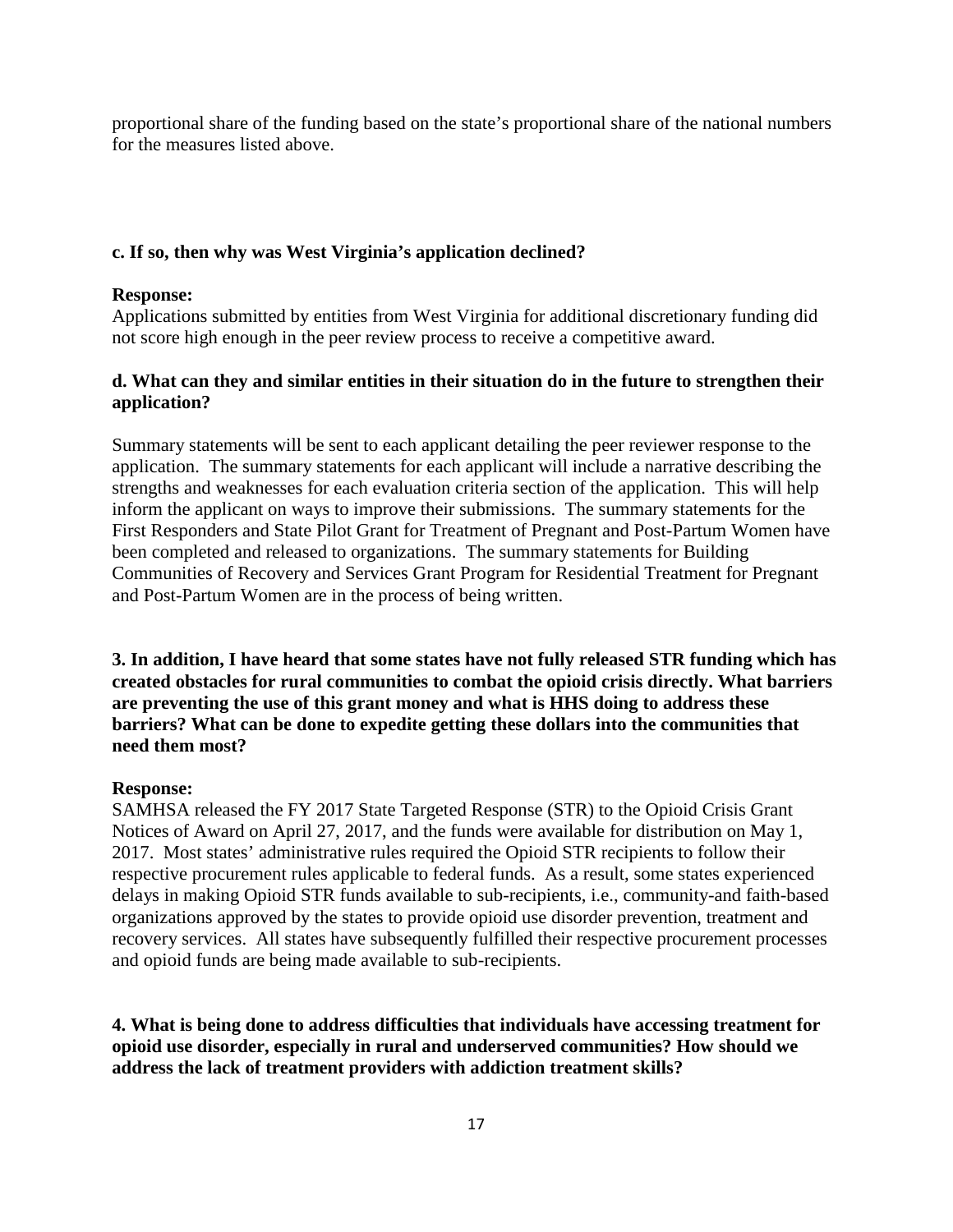### Response:

One way SAMHSA addresses the lack of treatment providers is by is working with the Health Resources and Services Administration and other operating divisions within HHS and across the federal government to expand access via telehealth. We are in the process of developing a use case that explains how telehealth can be used to provide MAT in rural areas.

SAMHSA is also developing an Extension for Community Healthcare Outcomes (ECHO) pilot to examine how additional training and mentoring impact physician practice change (e.g. treating more patients with opioid use disorders). Project ECHO is a model developed by the University of New Mexico to expand medical knowledge and get best practice care to those who need it. Multipoint videoconferencing is used to provide didactic and case-based learning to health professionals more effectively developing capacity to safely and effectively treat individuals with a substance use disorder (SUD). Many waivered providers do not prescribe because they do not feel competent to treat a complex condition like opioid use disorder. This method has been shown to help providers in rural areas provide care that is comparable to specialty care for other complex conditions. More than half of the states are using their Opioid STR funding to create ECHO programs to support rural providers. States are also setting up hub and spoke systems modeled on the state of Vermont program. In this model, patients are stabilized in a specialty care setting (hub) and once on a stable dose of medication they are referred to a primary care provider (spoke) who can manage the medication. If the primary care provider has questions or concerns, s/he can reach out to the hub provider for guidance and support.

In addition, SAMHSA's Addiction Technology Transfer Center (ATTC) Program develops and strengthens the specialized behavioral healthcare and primary healthcare workforce that provides SUD treatment and recovery support services. The ATTCs deploy a variety of methods to accelerate the adoption and implementation of evidence-based and promising SUD treatment and recovery-oriented practices and services by heightening the awareness, knowledge, and skills of the workforce addressing the needs of people with substance use or other co-occurring health disorders; and fostering regional and national alliances among culturally diverse practitioners, researchers, policy makers, funders, and the recovery community.

The ATTC grantees work directly with SAMHSA on activities aimed at improving the quality and effectiveness of treatment and recovery, and work directly with providers of clinical and recovery services, and others that influence the delivery of services, to improve the quality of workforce training and service delivery across the nation and in rural and underserved communities. The ATTC program supports Opioid Treatment Programs to develop their workforce capacity. Project ECHO (mentioned above) is an example of a technology that the ATTC's use to improve the skills of treatment providers and increase access to SUD care.

SAMHSA supports a number of training initiatives to increase the number of qualified healthcare providers who can provide treatment for opioid addiction. In the last four years, more than 62,000 medical professionals have participated in online or in-person trainings on MAT for opioid addiction through SAMHSA's Providers' Clinical Support System (PCSS)-MAT. This program is a national training and clinical mentoring project that provides mentoring of newly trained physicians by experienced specialists, maintains a library of evidence-based practice materials, and offers at no cost to the trainee the required DATA 2000 waiver training to enable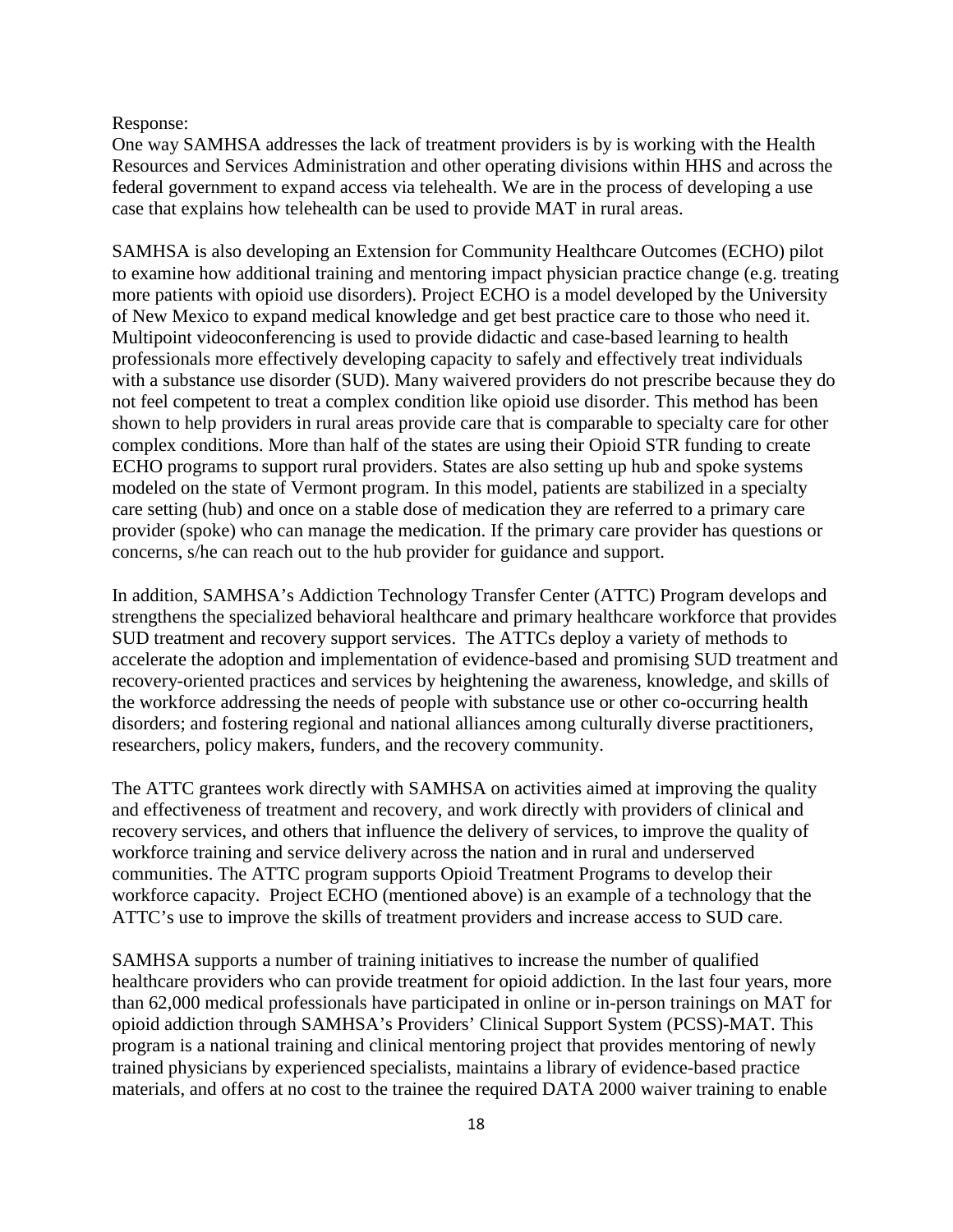providers to prescribe buprenorphine for opioid addiction treatment. SAMHSA recently awarded a grant to provide technical assistance and training related to prevention, treatment and recovery from opioid use disorder to states and communities on individual needs within these jurisdictions as a means to better assure the use of evidence based practices and to expand the healthcare workforce providing treatment for opioid addiction.

### **The Honorable Pete Olson**

### **1. Of the grant funding provided for in CARA, how much funding has been allocated to state prescription drug monitoring programs (PDMPs)?**

Response:

The FY 2017 appropriations act did not provide funds to SAMHSA to carry out the PDMP provisions of CARA.

## **2. Do you think states need additional federal grant funding to improve their PDMP or to fund clinical workflow integrations?**

Response:

States have multiple potential sources of funds to improve their PDMPs. Many specialty addiction care providers still do not participate in electronic data transfer as they do not have electronic health records. This may impact workflows and information sharing and impede the integration of care.

#### **The Honorable Bill Johnson**

**1. Community-based organizations like Field of Hope are on the front lines of the opioid epidemic. CARA included numerous grant programs and funding sources to address addiction treatment, but it does not seem to have trickled down to the front-line providers. What is SAMHSA doing to ensure that grant funding aimed at substance abuse benefits on-the- ground providers, and are there ways we could improve in that area?**

Response:

SAMHSA carries out its role through a variety of mechanisms, including administering grant programs (e.g. drug court grants, pregnant and postpartum women treatment grants, youth and family treatment grants); convening policy academies and expert meetings; providing training and technical assistance to the field; and developing and disseminating information resources.

SAMHSA's criminal justice programs recognized that drug court professionals needed enhanced awareness and skills in understanding and connecting clients with medication assisted treatment (MAT). SAMHSA responded by increasing the amount of grant dollars grantees can allocate towards MAT and provided a grantee training on how to implement MAT. As a result of these and other efforts, 57 percent of SAMHSA's criminal justice programs have integrated MAT into their programming.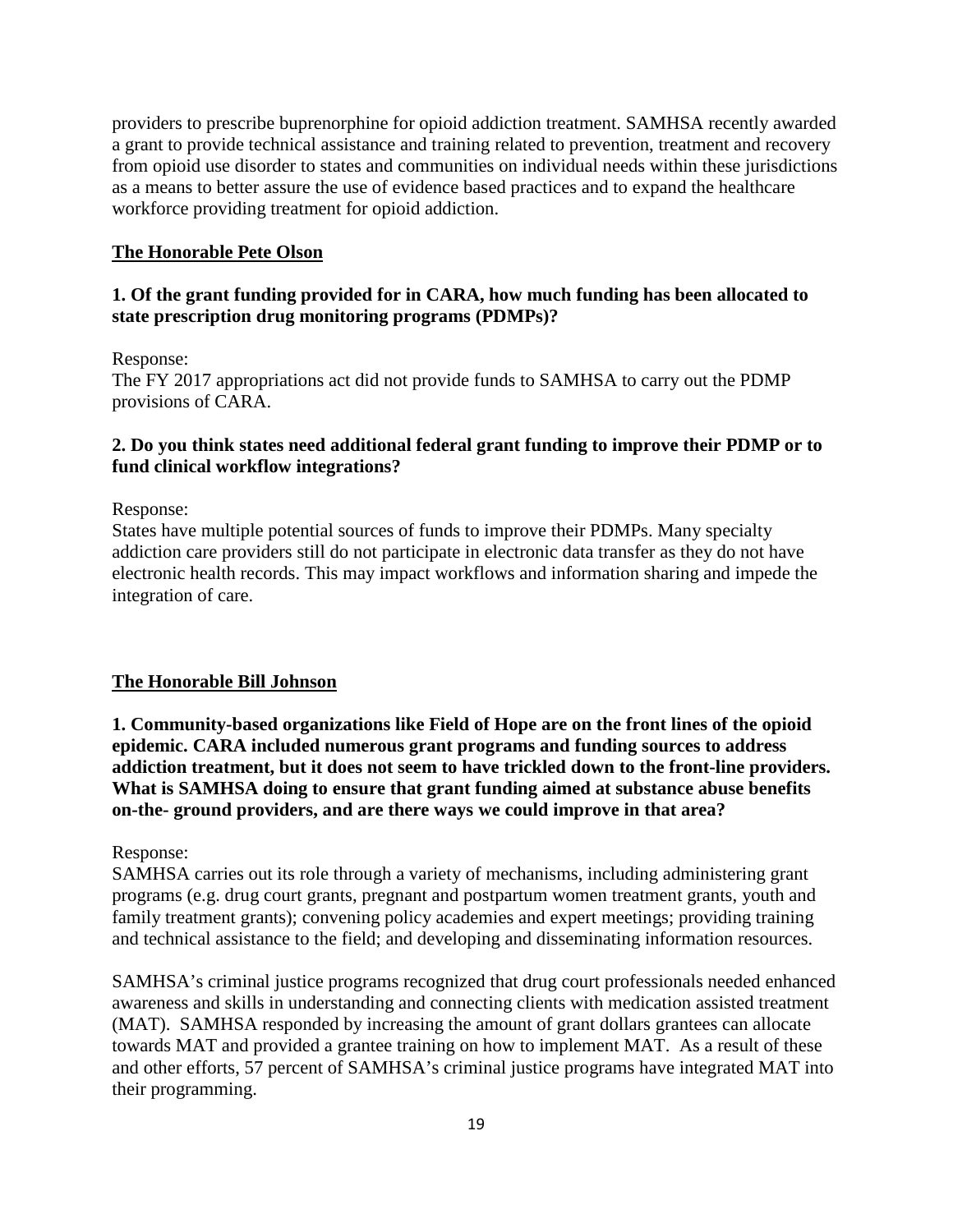Also, the Building Communities of Recovery grants were awarded to eight organizations in Fiscal Year 2017. The purpose of this new CARA-funded program is to mobilize resources within and outside of the recovery community to increase the prevalence and quality of longterm recovery support from substance abuse and addiction. These grants support the development, enhancement, expansion and delivery of recovery support services.

Additionally, in Fiscal Year 2017, SAMHSA funded:

- Nineteen new residential treatment programs for pregnant and postpartum women and their families with substance use disorder (SUD) and/or co-occurring substance use and mental disorders at the community-level.
- Three new state programs to primarily expand outpatient services for pregnant and postpartum women and their families with SUD and/or co-occurring substance use and mental disorders at the community-level.
- Twelve new state youth treatment grants with a requirement to expand the number of treatment providers to serve youth with SUD and/or co-occurring substance use and mental disorders.
- Seventy five criminal justice grants to organizations to provide treatment to individuals involved in the criminal justice system.

### **The Honorable Susan Brooks**

## **1. I have heard you say that preventing drug use before it begins is this the most costeffective way to reduce drug use and its consequences. In your opinion, what are the characteristics of successful prevention intervention programs? Besides lack of resources, what are the barriers to implementing intervention programs?**

Response:

Characteristics of successful prevention intervention programs are represented in the National Institute on Drug Abuse's Preventing Drug Use among Children and Adolescents: A Research-Based Guide for Parents, Educators, and Community Leaders (2nd ed.). Sixteen prevention principles are presented to assist parents, educators, and community leaders to think about, plan for, and deliver research-based drug abuse prevention programs at the community level. The areas addressed include, but are not limited to: risk factors and protective factors, prevention planning, and prevention program delivery. The core elements of effective research-based programs include: Structure – how each program is organized and constructed; Content – how the information, skills, and strategies are presented; and Delivery – how the program is selected or adapted and implemented, as well as how it is evaluated in a specific community. When adapting programs to match community needs, it is important to retain these core elements to ensure the most effective parts of the program stay intact. SAMHSA promotes the use of its Strategic Prevention Framework, a planning process, as a comprehensive guide to plan, implement, and evaluate prevention programs.

Successful implementation strategies take time and resources. The essential challenge is to ensure that the incentives, structures, and operations at the systems, organizational, and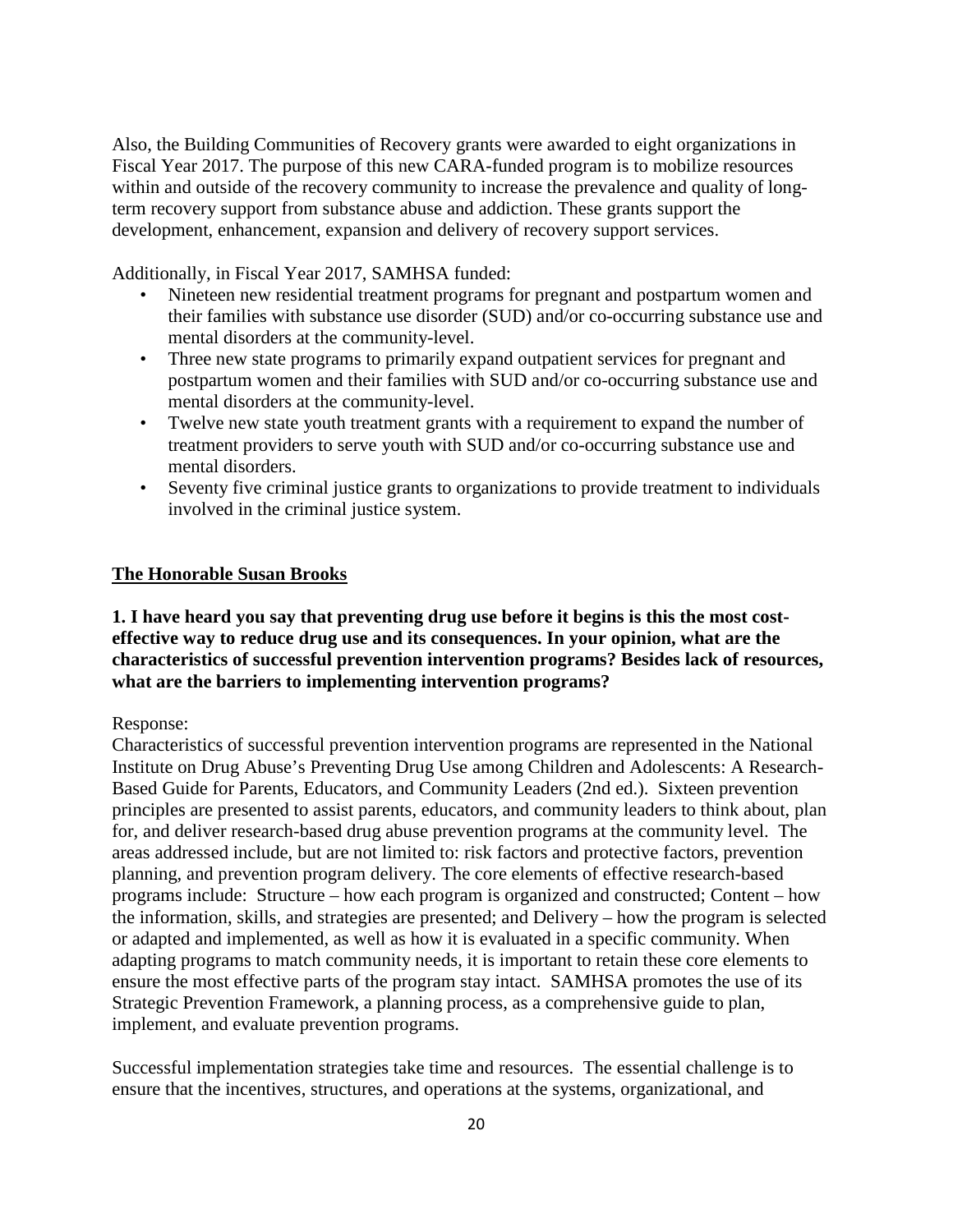practitioner level are consistent with each other and aligned in a way that supports the desired practitioner behavior. In "Implementation Research: A Synthesis of the Literature," researchers found that well planned and carefully executed implementation strategies can be used to improve services at the practitioner level, organizational level, and national level. In the programs that were examined, the core implementation components involved: careful selection; staff training, coaching, and performance evaluation; program evaluation and facilitative administration; and methods for systems interventions.

With regard to barriers to program implementation, one of the biggest challenges to the field is the ability to take effective programs and replicate them with fidelity across the country. In the Institute of Medicine's "Strategies for Scaling Effective Family-Focused Preventive Interventions to Promote Children's Cognitive, Affective, and Behavioral Health (workshop summary)," barriers identified to scaling up research-based programs include: lack of demand for the programs, insufficient organizational capacity, lack of sustainable funding, and factors other than evidence from research that influence decision making around whether or not to implement a particular program. The potential for many evidence-based interventions is not fully realized when interventions are not implemented with quality, or that quality is not sustained over time. Scaling up a program can also be hampered by an over-reliance on program developers who do not have the expertise or time to scale-up and disseminate their programs, and rigid adherence to the programs which may need to be adapted to specific populations or organizations.

**2. Substance use disorder confidentiality regulations limit the use and disclosure of patients' addiction records from certain treatment programs. I've heard from health providers that separating a patient's addiction record from the rest of his or her medical record may hinder the delivery of receiving safe, effective, and coordinated treatment.**

### **a. In the context of the opioid crisis, do you believe it is important that a patient's provider has access to his or her substance use disorder record?**

#### Response:

Yes, it is important that a patient's provider have access to the patient's substance use disorder treatment record as the health and safety of the patient should be the first priority of all providers. While SAMHSA has undertaken efforts to facilitate information exchange by revising its regulations related to confidentiality of substance use disorder treatment records (42 CFR Part 2), the current statute can be an obstacle to a providers' ability to access their patients' records and Part 2 is not completely aligned with HIPAA.

### **b. Do you think a patient whose doctor doesn't know that he or she is in recovery from an opioid addiction is getting the best evidence-based care?**

Response:

SAMHSA believes strongly that patients who have received or are receiving treatment for a substance use disorder benefit from receiving integrated, coordinated care. Accordingly,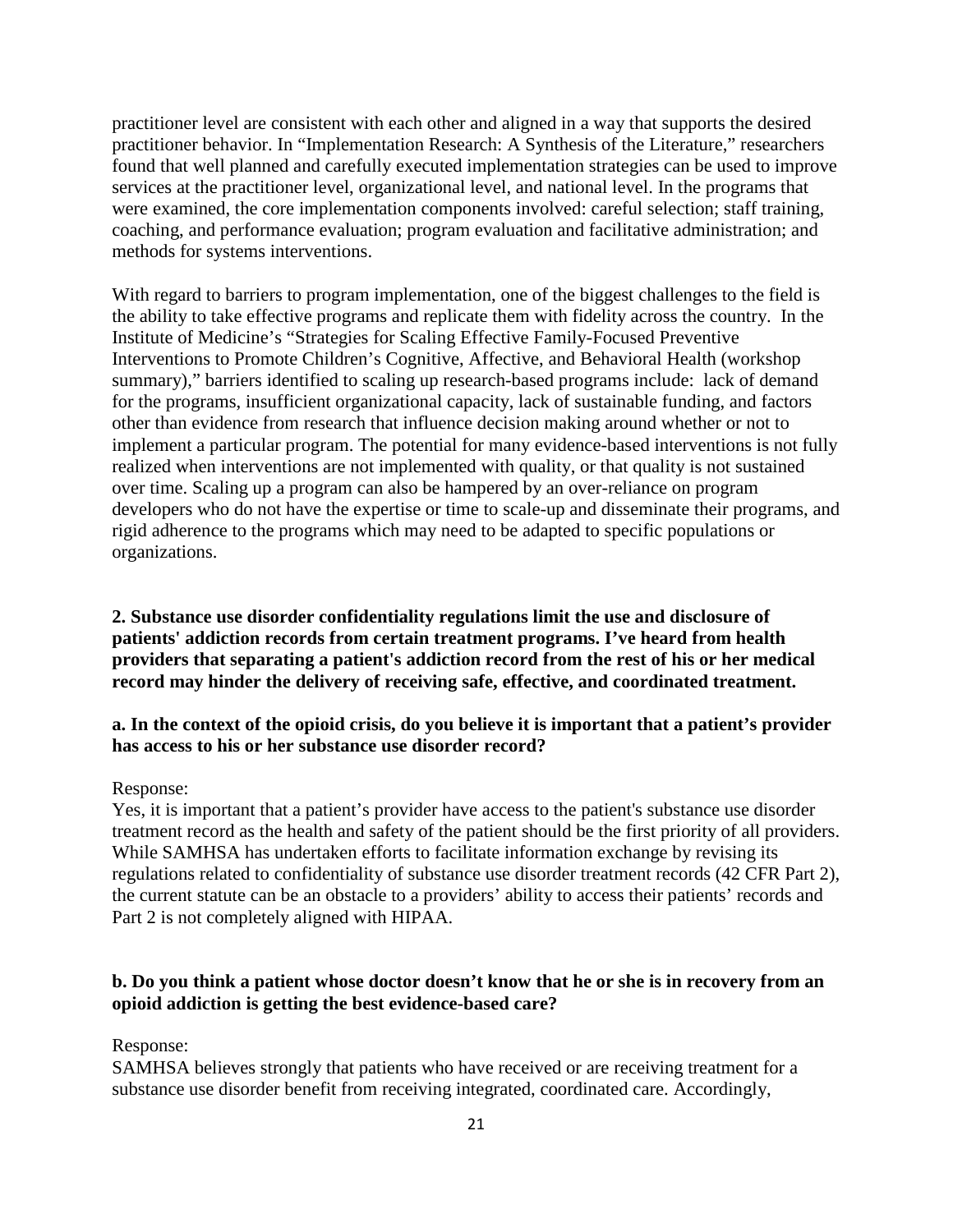SAMHSA's 2017 and 2018 final Part 2 rules reflect the agency's efforts to balance the need for integrated care with the need to ensure patients receiving diagnosis, treatment and referral for treatment for substance use disorders also understand how and by whom their part 2 patient identifying information is used. Part 2 permits patients to consent in writing to sharing information with their treating providers. Indeed, the final 2017 rule makes this process easier than previously was the case by permitting the use of a general designation (i.e., the patient can choose to share their Part 2 information with "all of my current treating providers"). SAMHSA encourages Part 2 programs and patients to discuss the benefits patients may obtain from coordinated care which, in turn, is best facilitated by permitting their health care providers to receive part 2 information. Moreover, during a medical emergency when prior patient consent cannot be obtained, a Part 2 program also may disclose information needed to respond to that emergency (42 CFR 2.51 - Medical emergencies.)

# **c. There is a lot of talk about mental health and addiction parity. Do you think it's parity for a substance use record to be treated differently from a mental health or HIV record? Can the same quality care be given when a provider does not know that their patient is being treated for an addiction?**

### Response:

SAMHSA supports further consideration of the benefits of aligning the statute governing Part 2 with HIPAA to ensure parity.

### **The Honorable Richard Hudson**

### **1. Many people coming out of the correctional system have had problems with opioids and represent some of those at highest risk for overdose and death. What is SAMHSA doing to address this?**

### Response:

SAMHSA's role in the criminal justice system is to bring about strategic linkages between community-based behavioral health providers, the criminal justice system, and community correctional health programs; promote effective diversion and reentry programs; and foster policy development at the intersection of behavioral health and justice issues. Recognizing that individuals leaving the correctional system have a high risk for overdose and death, SAMHSA encourages drug courts and offender reentry program grantees to spend up to 20 percent of their annual grant award to pay for Food and Drug Administration-approved medications for treatment or substance use disorders.

Offender reentry program grants are also required to develop and implement an overdose prevention program as part of their service delivery for soon-to-be released offenders and those recently released from a correctional setting. These grantees collaborate with community corrections programs, law enforcement, and judges on the program. The opioid overdose prevention programs must include an educational component, which includes SAMHSA's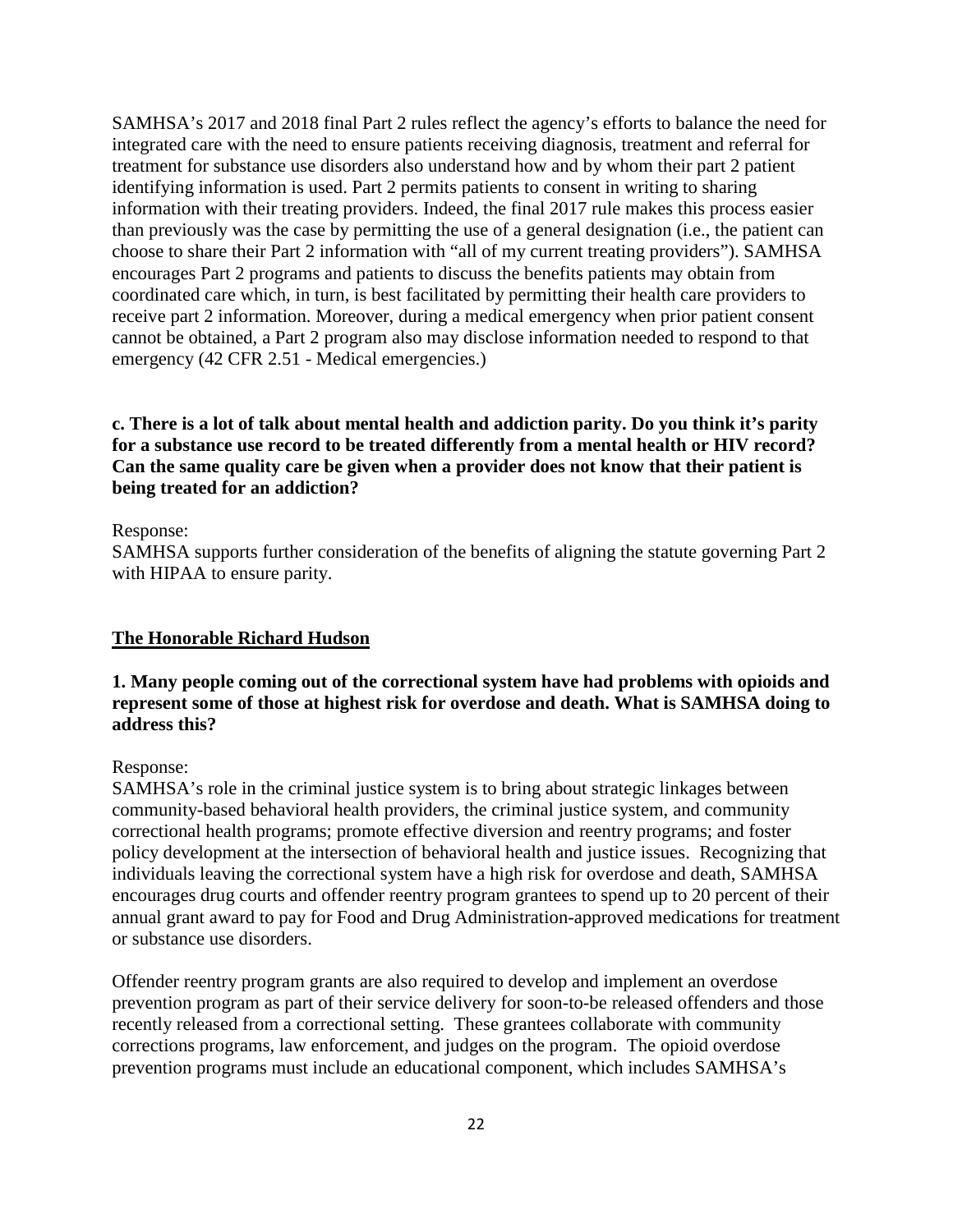Opioid Overdose Prevention Toolkit (https://www.samhsa.gov/capt/tools-learningresources/opioid-overdose-prevention-toolkit).

SAMHSA also provides training on how to implement opioid overdose prevention programs and medication assisted treatment programs for its criminal justice grants through webinars, on-site technical assistance, trainings, grantee meetings and conferences.

### **The Honorable Ben Ray Lujan**

**1. While the funding provided by the 21st Century Cures Act was extremely welcome in my state, we still need to do more to expand treatment capacity. For many of my constituents it often feels like we are trying to hold back the ocean armed with a tablespoon. Listen to a few lines from a letter I received just a few days ago from a distraught father in my district:**

**"As a responsible parent, I must inform my daughter about the dangers of pills and opioids because, statistically speaking, she's more likely to die from an overdose than anything else. So how do I begin to explain how we got here? How do I explain that Congress, the President, and even the DEA are ignoring the issue, and things are getting worse? This isn't hyperbole: overdoses are killing far more Americans than gun homicides and opioids in particular are killing more people than cocaine, meth, or any other illegal narcotic. And I am now in the impossible position of having to explain all of this to my daughter."**

**So while the funding provided in Cures was a first step, we must do more. What the advocates and planners in our states and cities need is certainty. They can't hope to hire new staff or spend money on infrastructure if they don't think funding is going to last for more than 2 years. As a result, I've heard from my community that money has gone toward short-term and stopgap measures. Measures that do little to reassure parents in Santa Fe or in other parts of my state that Congress understands their concerns and that we are providing real help for a very real problem.**

**We all know that short-term solutions aren't enough to seriously address this epidemic. We need to seriously invest time and money into combatting this crisis in our communities, and we need to do so in a way that builds in stability and allows our communities to do long term planning.**

**a. Assistant Secretary McCance-Katz are you aware of which, if any, states have used the funding passed in 21st Century Cures to expand physical infrastructure or undertake strategic planning that goes beyond the 2 year funding window passed in 21st Century Cures?**

#### **Response:**

The State Targeted Response to the Opioid Crisis Grant (STR) requires states to prepare and submit needs assessments and strategic plans. The assessments were submitted on or before July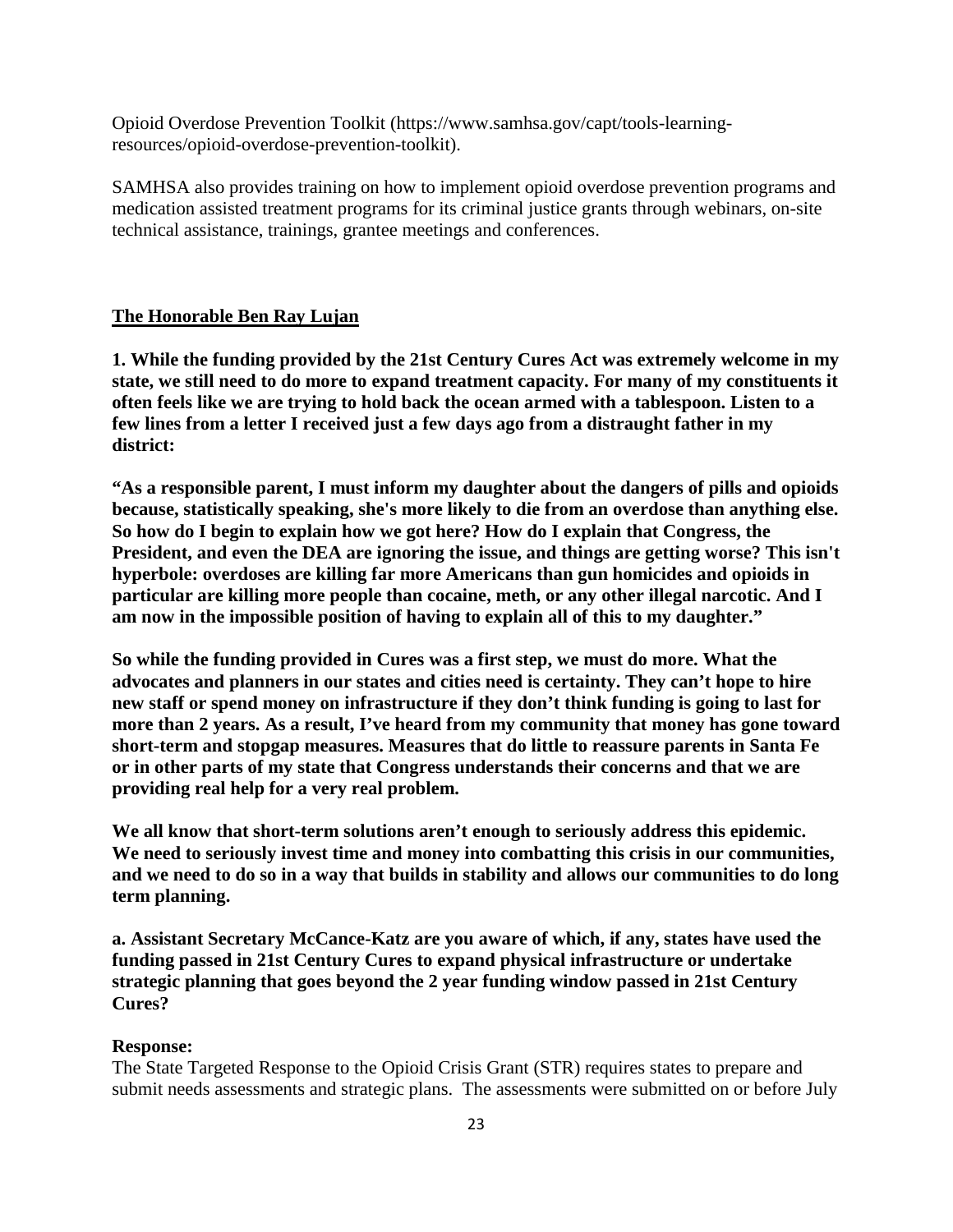31, 2017, and the strategic plans were submitted on or before August 3, 2017. States recognize that the 2-year funding authorized by section 1003 of the 21st Century Cures Act will assist states in addressing some of their emergent needs regarding prevention, treatment and recovery support services for persons with opioid use disorders. The STR grants allow a very small portion of grant funds to be used to renovate or alter existing facilities, building new facilities is not an allowable expense.

**2. I think we need to do more to build long-term capacity to address this epidemic. That is why I have introduced the Opioid and Heroin Abuse Crisis Investment Act to extend the 21st Century Cures funding for an additional five-years – a timeframe that allows for longterm planning and more than stopgap measures. I'd welcome my colleagues support on this effort and hope that we can work together in a bipartisan fashion to find creative ways to get more support to those in need.**

**The Comprehensive Addiction and Recovery Act (CARA) made critical strides in the fight against the opioid epidemic. This committee worked to help expand access to vital addiction treatment options including medication assisted treatment (MAT). CARA allowed Nurse**

**Practitioners (NPs) and Physician Assistants (PAs) to prescribe MAT in accordance with state law. I supported that effort and I think we can build on that work.**

**Congressman Tonko and I recently introduced legislation to do just that. Current law sunsets the authority for NPs and PAs – our bill makes it permanent. The legislation also recognized the integral role played by Advanced Practice Registered Nurses (APRNs) in health care teams all across the country, but especially in rural states like New Mexico where thousands of families depend on APRNs for so much of their routine health care. We especially need to make it easier for pregnant and postpartum women struggling with addiction to get help.**

**Allowing all APRNs, including Certified Nurse Midwives, to prescribe and refer to MAT will expand access for addicted New Mexicans and Americans across the country.**

## **a. What is SAMHSA doing to ensure medication assisted treatment is easily accessible to all who need the help?**

### Response:

SAMHSA develops and publishes documents to educate providers and patients regarding FDA approved medications for the treatment of substance use disorders. SAMHSA further provides education including DATA waiver training and mentoring to providers through its Providers' Clinical Support System on the use of medication-assisted treatment in providing care to populations affected by substance use disorders. SAMHSA has a treatment locator to help patients locate Opioid Treatment Programs and Drug Addiction Treatment Act waivered providers on its website. SAMHSA works in partnership with DEA and State Opioid Treatment Authorities to administer technical assistance to providers establishing new treatment programs. SAMHSA offers the State Targeted Response Grants, Medication Assisted Treatment-Prescription Drug Opioid Addiction grants, and Block grants which are all sources of funding for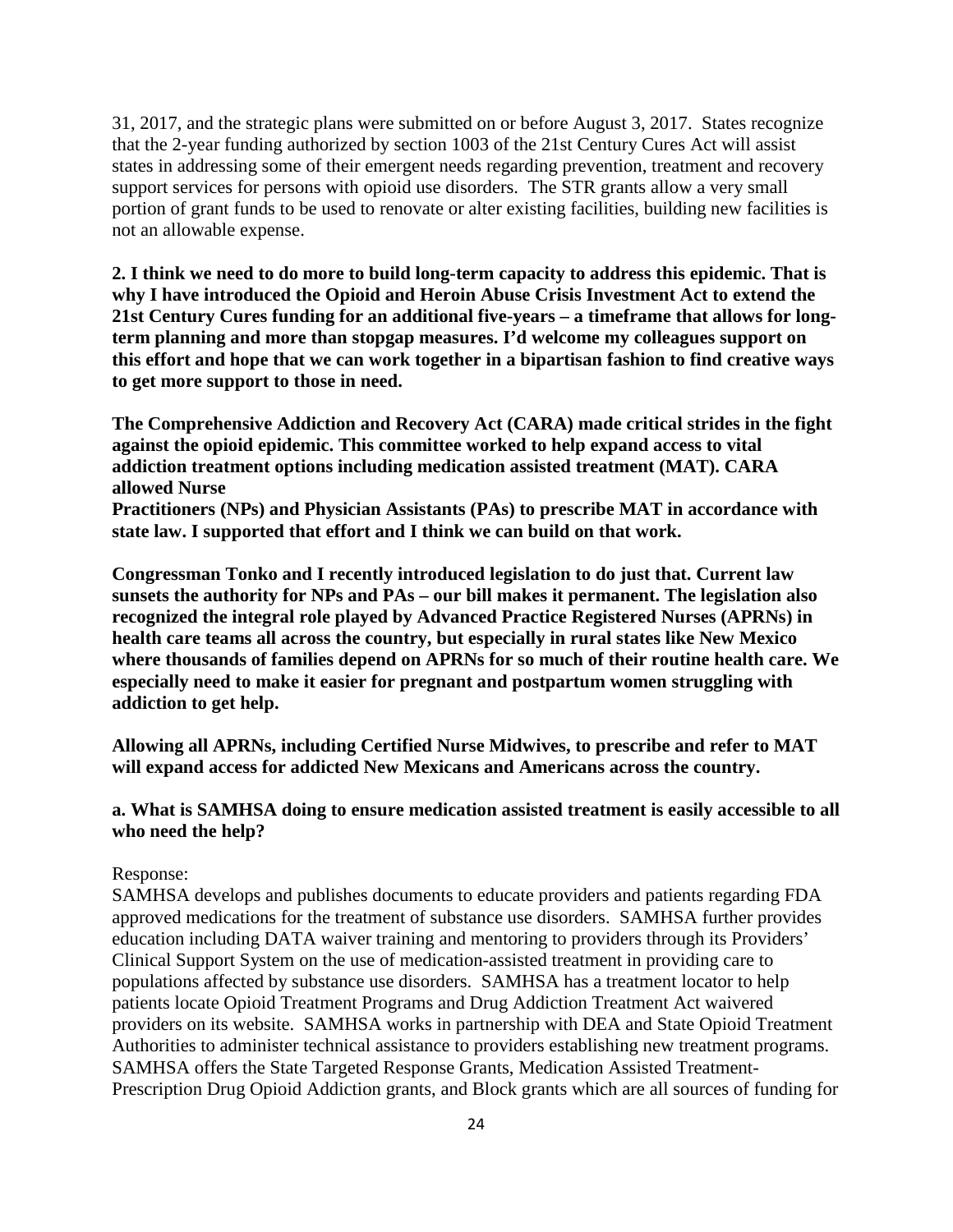medication assisted treatment. Finally, SAMHSA processes all applications for new providers regulated by the Agency as expediently as possible.

## **b. How would expanding who can prescribe medication assisted treatment impact access in rural areas like parts of New Mexico?**

### **Response:**

Expanding prescribing authority to qualified providers may have a positive impact on access to care in all geographic settings, but could be especially helpful in rural areas that do not have as many physicians as NPs, PAs and other non-physician providers.

**3. Assistant Secretary McCance-Katz: We appreciate all of the work your agency has been doing to provide block grants to our communities back home. I recently had the opportunity to visit with a recovery center in Española, New Mexico. During this visit I was surprised to learn that rural treatment centers are not always considered eligible for grant funding because of certain grantee requirements – even as rural regions in the US are getting hit harder!**

**I'd like to share a specific example from Hoy Recovery. Recently, a Center for Substance Abuse Treatment Targeted Capacity Expansion grant became available. The grant would have been ideal for this center except New Mexico was disqualified because the grant required a substantial increase in admissions to Medication Assisted Treatment.**

**New Mexico was not able to demonstrate increased use MAT because we didn't have the workforce capacity and needed assistance to expand – the exact thing the grant would have provided.**

**Another example: There was a recent Office of Minority Health grant that Hoy also applied for. However, the evaluation requirements called for a greater number of patients served than they, as a small, rural community, could produce.**

**While I understand the importance of targeting funding to the largest number of people possible, many of the communities that need help the most are much smaller than 100,000 people.**

## **a. How does SAMHSA justify requiring proof of capacity expansion for grants intended to help organizations expand capacity?**

### Response:

SAMHSA did not receive an application for a Targeted Capacity Expansion Medication Assisted Treatment Prescription Drug and Opioid Addiction grant from New Mexico. SAMHSA does allow applicants for this program to spend funds on infrastructure development to begin developing capability not just to expand capacity.

SAMHSA did not define eligibility for this program. Eligibility was articulated in the FY 2017 Omnibus, which required that eligibility for MAT-PDOA be limited to the states with the highest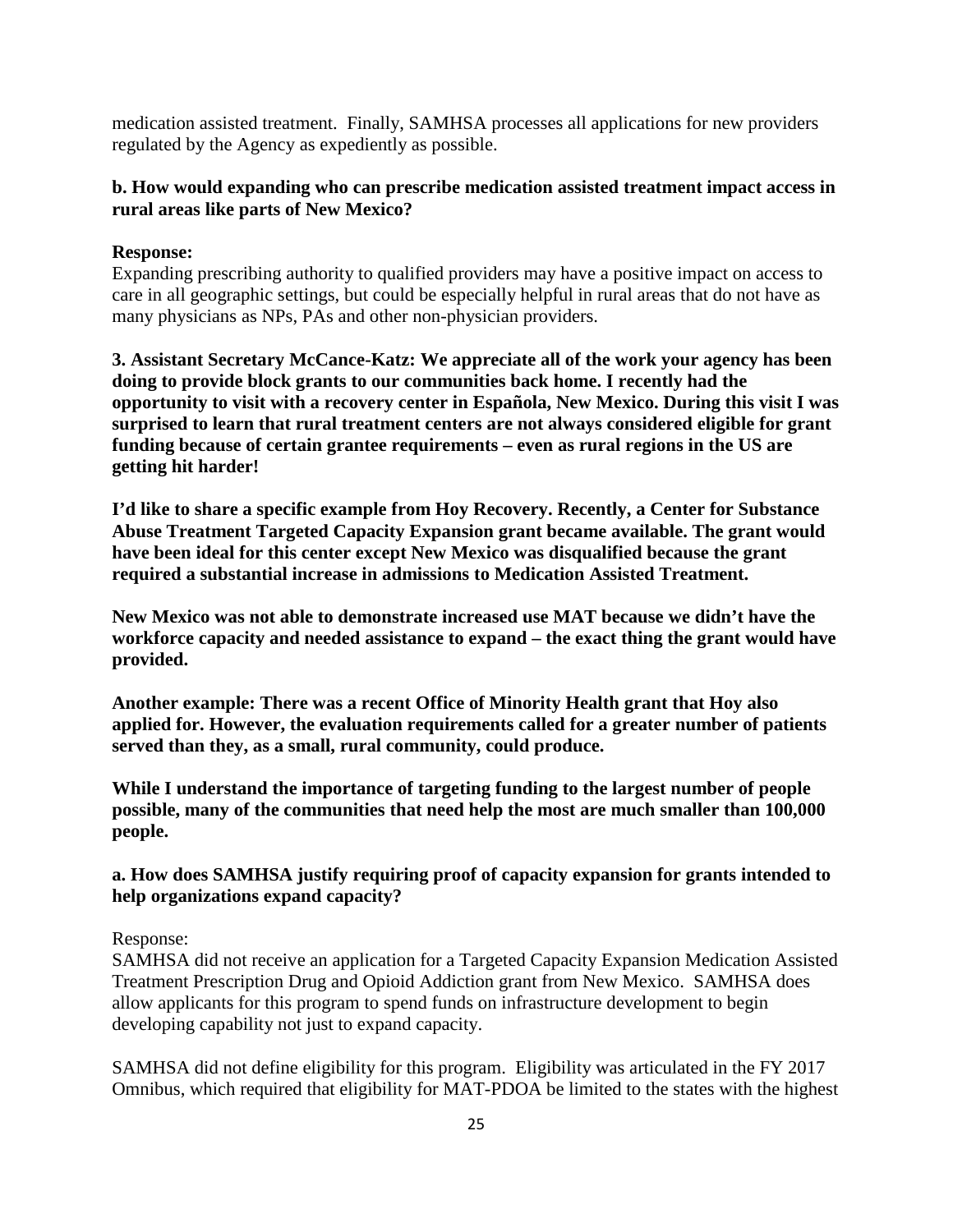rates of admissions, including those that had demonstrated a dramatic increase in admissions for the treatment of opioid use disorder. As identified by SAMHSA's Treatment Episode Data Set (TEDS): 2007 – 2014, 17 states were eligible to apply. New Mexico was not one of the 17 states with the highest rates of primary treatment admissions for heroin and opioids per capita, and therefore was not eligible to apply for a MAT-PDOA grant in FY 2017.

## **b. What can we tell our constituents who live in small, rural communities that are ineligible for more funding simply because they are small?**

### **Response**

SAMHSA does not restrict eligibility on its community-based grants based on size. All applications are accepted from all communities. SAMHSA has funded and continues to fund small, rural communities.

### **c. Has SAMHSA produced any materials that explore barriers and restrictions for funding of rural communities?**

### Response:

While smaller, rural communities are not restricted from applying for funding opportunities, SAMHSA recognizes they may face challenges in developing and submitting all required application materials, especially the first time. For this reason, SAMHSA hosts applicant webinars to walk potential applicants through the entire process, including application and registration processes, requirements and validations, and the post-submission process. Recordings of the webinars are generally posted on the SAMHSA website as well for those unable to join at the scheduled times. Certain grant programs have also included program specific webinars and FAQs for potential applicants. As well, each funding opportunity announcement includes staff contacts at SAMHSA whom applicants can reach out to with programmatic or financial questions.

**4. In 2015, 33,000 Americans died from opioids. According to the CDC, almost half of those deaths were from prescription opioids. The New York Times reports that in 2016, overdoses from all drugs was the leading cause of death of people under the age of 50. Drug overdoses now kill more Americans each year than at the height of the HIV epidemic and the worst year for auto accident deaths. The Times and drug use experts attribute the sharp rise in all drug overdose deaths to the rise of opioids. What we need to fight this epidemic is continued and reliable long-term investments in prevention, treatment, recovery, and monitoring.**

**The President's budget proposal for fiscal year 2018, coupled with other administration initiatives, takes several steps back in the fight against opioid addiction, including a cut in funds for SAMHSA. Overall, the President's proposed budget cuts HHS by 16.2 percent, the CDC by 17 percent and NIH by 19 percent. It cuts funding for addiction research, treatment and prevention. Even the White House Office on National Drug Control Policy would take a 95 percent hit.**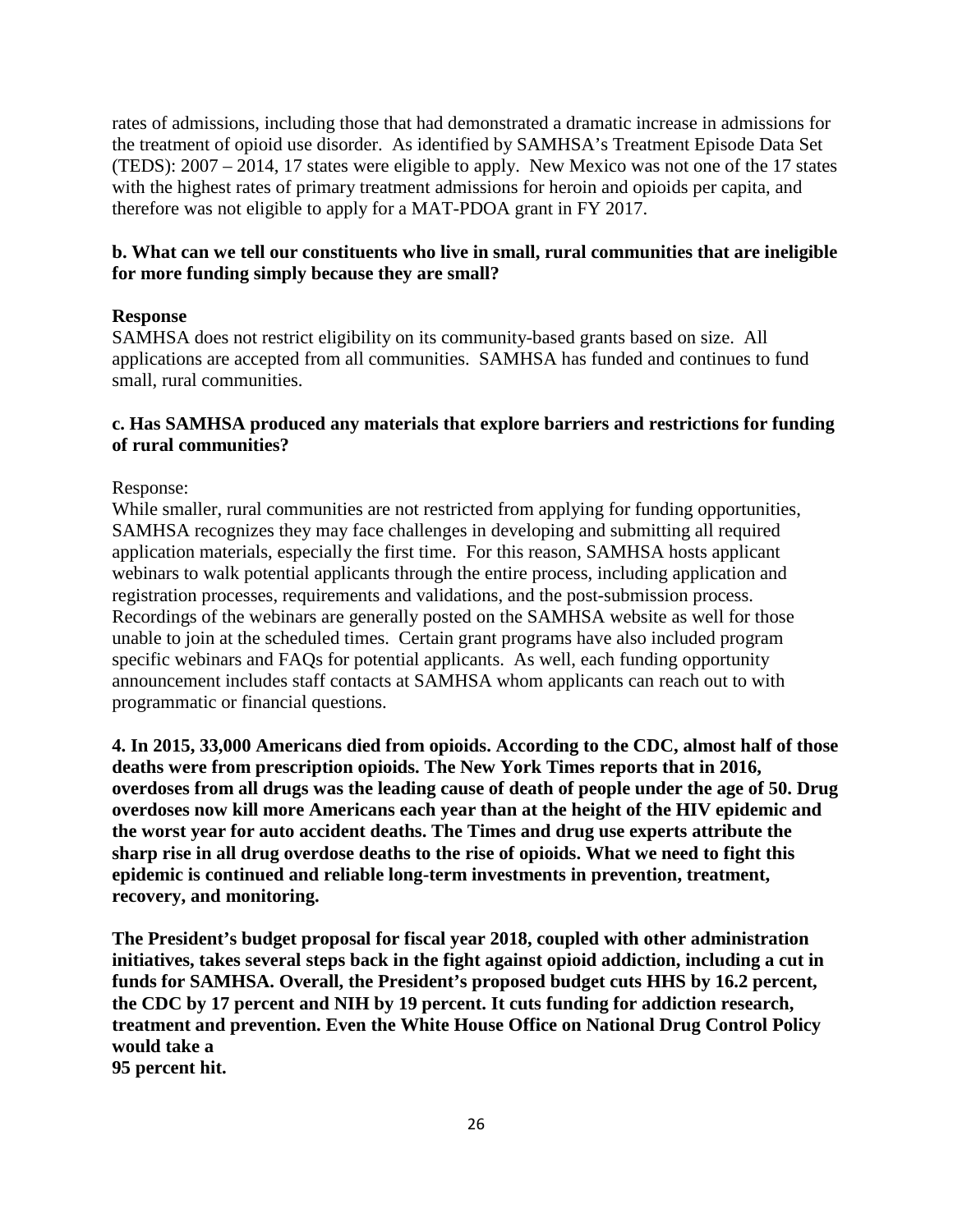## **a. Assistant Secretary McCance-Katz, do you have all of the tools you need to stop the opioid epidemic?**

### Response:

HHS is currently reviewing the need for additional resources and authorities to address the opioid epidemic in order to ensure a coordinated response by the Department in partnership with other areas of the Federal Government.

# **b. Given the 10 percent cuts to SAMHSA in the President's budget proposal, what programs relating to the opioid epidemic will be cut? Which programs would have been expanded that will now not be?**

### **Response:**

The Substance Abuse Treatment appropriation was preserved in its entirety. Additionally, all programs in the Substance Abuse Prevention appropriation specifically related to opioids were also preserved in their entireties in the Fiscal Year 2018 President's Budget.

## **The Honorable Paul Tonko**

**1. With the passage of CARA, PAs and NPs can receive a waiver to prescribe buprenorphine after completing 24 hours of education. This 24 hour requirement is viewed by many healthcare providers as a barrier to care, given that many qualified PAs or NPs will have difficulty completing this requirement, and especially given the fact that physicians are only required to complete eight hours. Do you have any data that justifies the differences in requirement for this waiver, and are changes to this requirement something that you think the Department should consider?**

### Response:

The 24-hour training requirement is a congressional mandate under CARA. SAMHSA does not have any data to justify the difference in the requirement or evidence that the additional hours of training are a significant burden to mid-level providers.

**2. In order to receive a waiver to prescribe buprenorphine, PAs and NPs are currently required to have their supervising or collaborating physician be "waiver eligible." This requirement has the potential to restrict access to treatment for those suffering from opioid addiction. The Secretary HHS has the ability to allow PAs and NPs that work in collaboration with a physician to obtain waivers, even if that collaborating physician is not a waiver-qualified provider. Are changes to this requirement something that you think the Department should consider?**

Response: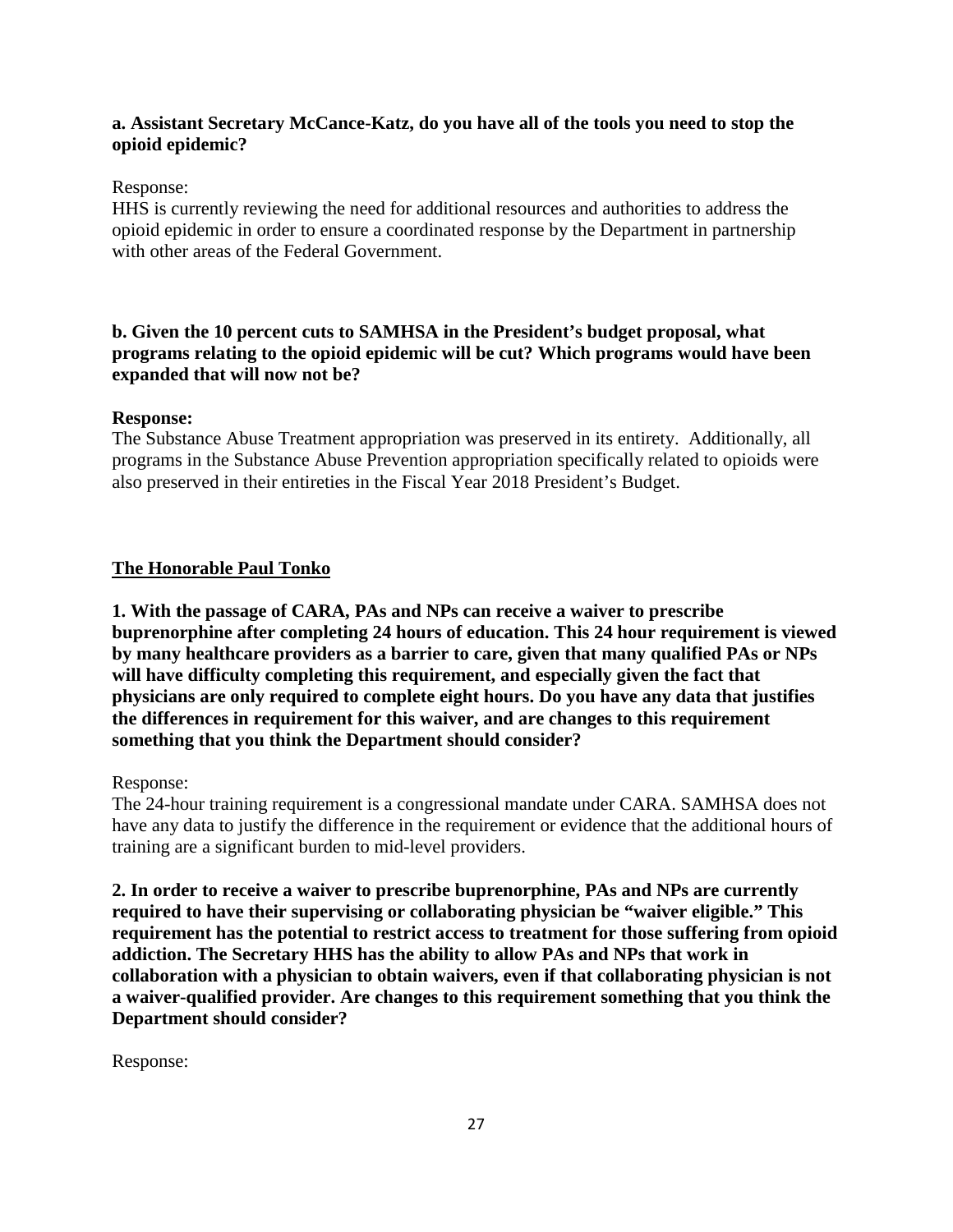The Secretary has regulatory authority over the requirements that must be satisfied to qualify as a "qualifying other practitioner," and this authority includes the authority over the "collaborating or supervising physician requirement" under 21 USC  $823(g)(2)(G)(iv)(III)$ .

In addition, some states have laws that require nurse practitioners or physician's assistants to prescribe medications for the treatment of opioid use disorder in collaboration with or under the supervision of a physician. Twenty-eight states require some degree of collaboration or supervision of nurse practitioners by physicians.<sup>[1](#page-27-0)</sup> The regulations regarding what physician assistants (PAs) can prescribe vary by state; in 44 states and the District of Columbia PAs can prescribe all FDA-approved medication-assisted medications, while 5 states allow them to prescribe only buprenorphine and naltrexone, and Kentucky allows them to prescribe only naltrexone.<sup>[2](#page-27-1)</sup> PAs generally practice under physician supervision. SAMHSA began processing waiver applications for mid-level practitioners in February 2017 and it is preparing a report, as required by CARA, informed by input from stakeholders.

# **3. Can you briefly discuss your experience with expanding MAT in jails and prisons in Rhode Island, and how SAMHSA and this Administration could help support and expand these innovative approaches?**

**Rhode Island has implemented a program in which individuals incarcerated are screened for opioid use disorder and evaluated to determine medical needs related to this condition. If a person is already receiving medication assisted treatment for an opioid use disorder, this is continued. If a person is opioid-addicted and at risk for withdrawal they are offered medical treatment including initiation of medication assisted treatment (for those with short sentences). For those who are near release and have a history of opioid use disorder and are not on medication assisted treatment; they are offered the opportunity to begin treatment prior to leaving the Dept. of Corrections. All of those with opioid use disorder are connected to ongoing outpatient treatment prior to leaving and naloxone is also offered on release. This program has been well accepted by inmates and staff alike and Rhode Island is seeing success in assuring ongoing care for this population which is at high risk for overdose death on leaving jail or prison without medication assisted treatment and clinical follow up.**

## Response:

SAMHSA's criminal justice programs focus on developing systemic and strategic linkages between community-based behavioral health providers, the criminal justice system, and community correctional health programs to promote effective diversion and reentry programs; and foster policy development at the intersection of behavioral health and justice issues.

Recognizing that individuals leaving the correctional system have a high risk for overdose and death, SAMHSA encourages drug courts and reentry grants to spend up to 20 percent of their

<span id="page-27-0"></span> <sup>1</sup> https://www.aanp.org/legislation-regulation/state-legislation/state-practice-environment

<span id="page-27-1"></span><sup>2</sup> https://www.aapa.org/wp-content/uploads/2017/03/f-833-4-

<sup>8256527</sup>\_dk6DMjRR\_Prescribing\_IB\_2017\_FINAL.pdf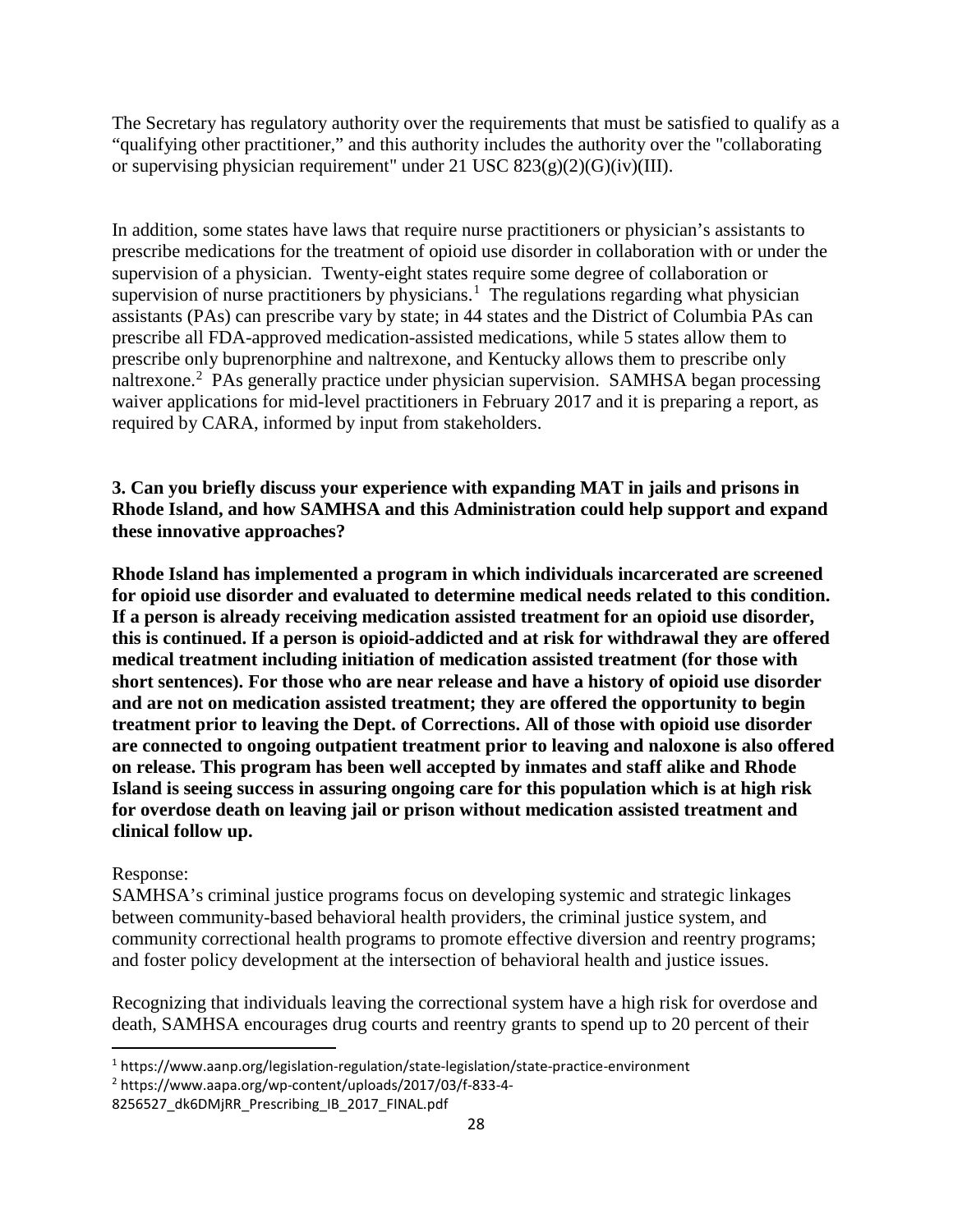annual grant award to pay for Food and Drug Administration-approved medications for medication assisted treatment. Reentry grants have been required to provide a plan and implement an overdose prevention program as part of their service delivery for soon-to-be released offenders and those recently released from a correctional setting. These grantees collaborate with community corrections programs, law enforcement, and judges to develop and implement an opioid overdose prevention program. The opioid overdose prevention programs must include an educational component, which includes SAMHSA's Opioid Overdose Prevention Toolkit (https://www.samhsa.gov/capt/tools-learning-resources/opioid-overdoseprevention-toolkit).

SAMHSA provides training on how to implement opioid overdose prevention programs and medication assisted treatment programs for its criminal justice grantees through webinars, on-site technical assistance, trainings, grantee meetings and conferences.

SAMHSA is aware of several department of corrections programs (Rhode Island, Pennsylvania, Massachusetts, Kentucky) who have developed MAT programming, including all three FDA approved medications, with the purpose of improving outcomes and success rates after the individual is released to the community. SAMHSA grantees, regional administrators, and community partners are key links in working with the Department of Corrections to ensure there is a continuum of care, accountability, and support as individuals' transition from incarceration to the community.

### **The Honorable Frank Pallone, Jr.**

**1. With 90 percent of addictions beginning in the teenage years, we know there is a critical need for effective drug prevention programming, especially during this current opioid crisis. In the past decade, our national prevention infrastructure has been decimated (including the elimination of funding for the National Youth Anti-Drug Media Campaign) and our ability to educate young people and prevent more teens from becoming addicted is hobbled. We need prevention messages to serve as a counterweight to the proliferation of pro-drug messaging in the media today.**

**In order to convey the risk of opioid and other drug abuse and reverse the stark addiction and overdose trends that are creating heartbreak in families across the country, investment in prevention messaging is crucial. Regarding Section 102 in CARA- the National Awareness Campaigns provision, can you please tell us what the status of implementation and investment is? What do the various agencies plan to do to move forward with this provision and how can we help?**

Response:

The Office of the Assistant Secretary of Public Affairs (ASPA) is coordinating the National Awareness Campaign. There are three components of this Campaign. The Campaign will help to educate Americans across the lifespan to:

- Understand their roles in the opioid crisis;
- Adopt behaviors to prevent opioid medication-sharing; and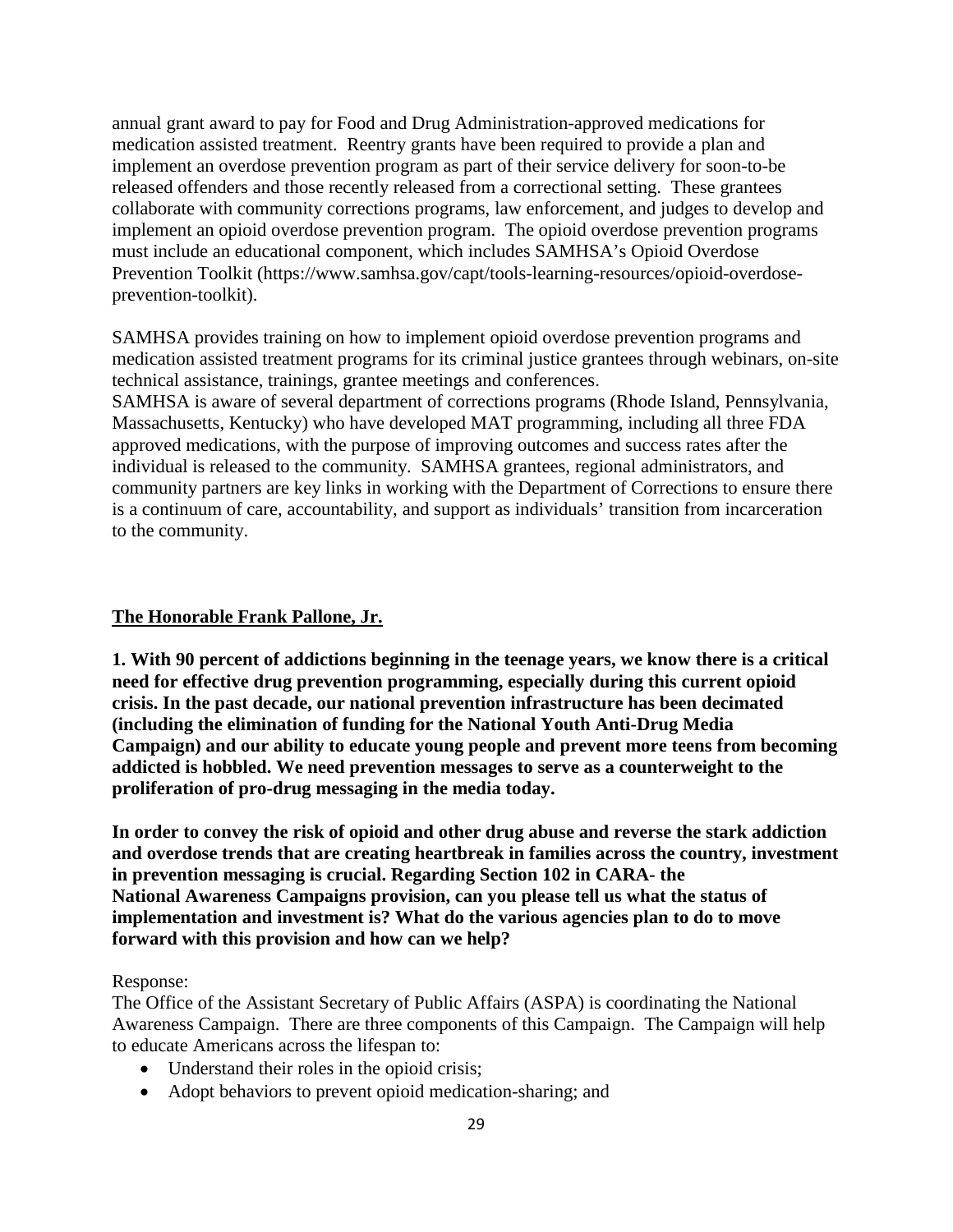• Engage in safe storage and disposal practices.

In addition, the Centers for Disease Control and Prevention (CDC) released the Rx Awareness communications campaign publicly in September. The campaign features real-life accounts of individuals living in recovery from opioid use disorder, and those who have lost someone to a prescription drug overdose. The campaign will increase awareness and knowledge among Americans about the risks of prescription opioids and deter inappropriate use.

# **2. Press coverage of the response to the epidemic often focuses on expanding access to treatment and increasing the availability of naloxone. However, those are two elements that must fit into a larger, more comprehensive response.**

**Dr. McCance-Katz – Could you briefly discuss the importance of deploying a comprehensive response to this epidemic spanning the entire spectrum from primary prevention to recovery?**

# **Response:**

To fully address the opioid crisis, our nation must prevent people from developing a problem by reducing use of opioids and stopping misuse before it develops into a disease state. If an individual does develop an opioid use disorder (OUD), service systems must make sure the individual has access to evidence-based treatment and recovery support services. HHS' five point opioid strategy is designed to cover the entire spectrum and includes:

1) Strengthen public health data reporting and collection to improve the timeliness and specificity of data and to inform a real-time public health response;

2) Advance the practice of pain management to enable access to high-quality, evidencebased pain care that reduces the burden of pain while also reducing inappropriate use of opioids and related harms;

3) Improve access to addiction prevention, treatment, and recovery support services;

4) Target the availability and distribution of overdose-reversing drugs to ensure broad availability of these medications to people likely to experience or respond to an overdose; and 5) Support cutting-edge research to advance understanding of pain and addiction, lead to the development of new prevention interventions and treatments, and identify effective public health interventions to reduce opioid-related harms.

**3. Dr. Volkow and Dr. McCance-Katz I would like to ask you a few questions related to treatment approaches for opioid use disorder. I have been particularly struck by stories of individuals with opioid use disorder and families who have been targeted and referred to low quality and non-evidence-based treatment services. As I'm sure you're aware, in many cases, this has led to tragic consequences upon leaving such programs.**

**a. Dr. Volkow and Dr. McCance-Katz – I understand that the evidence is clear that medication assisted treatment is the gold standard of opioid use disorder treatment. What are some of the barriers of widespread uptake for this treatment approach?**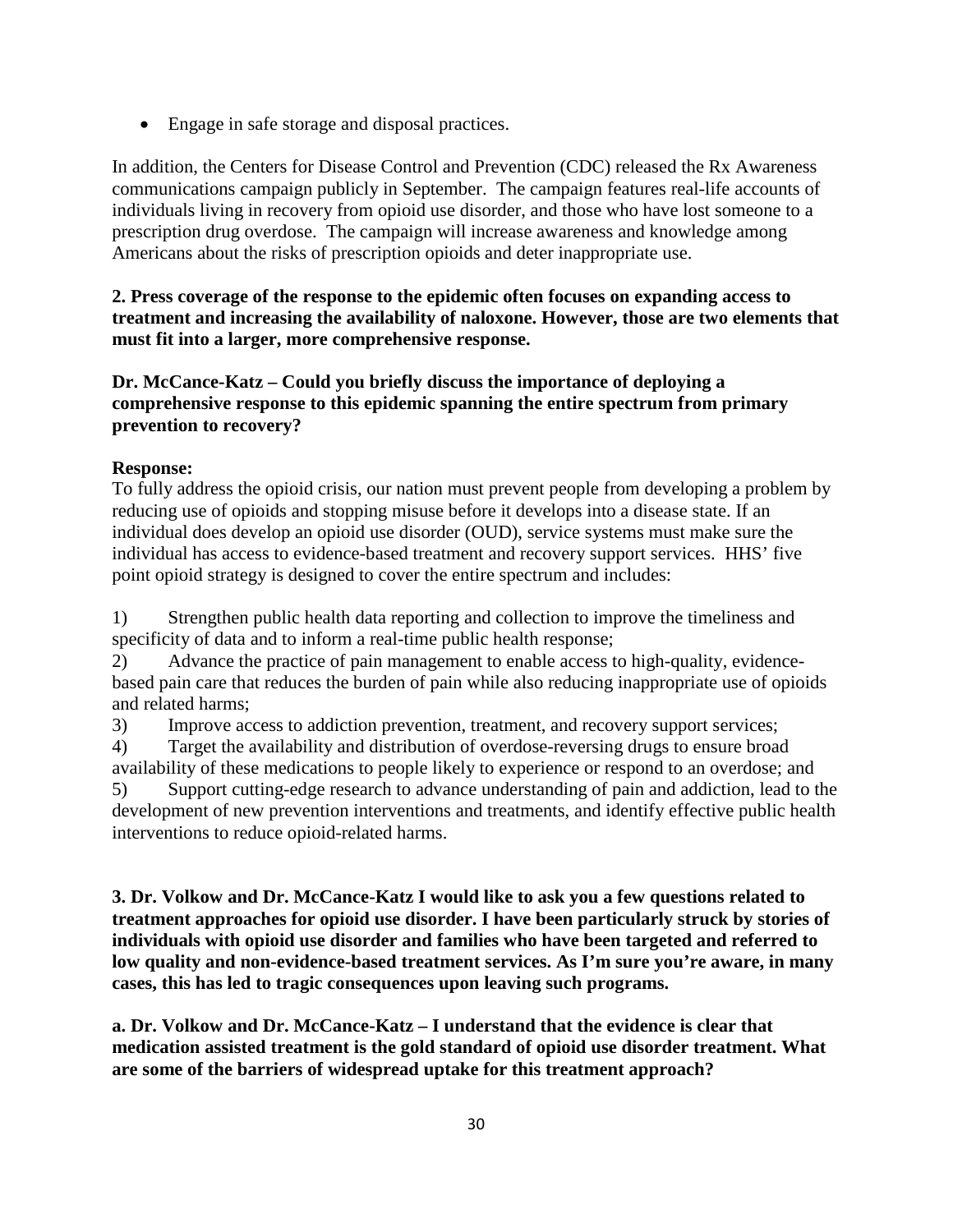Response:

The biggest barrier is access to providers who can prescribe or administer the medications. There are not enough providers who are willing and able to treat patients with opioid use disorder. As of April 13, 2018, there are 1,585 Opioid Treatment Programs and over 49,000 waivered prescribers many of whom never prescribe MAT or do not prescribe to their patient limit<sup>[3](#page-30-0)</sup> there is an inadequate supply of providers who can treat individuals with OUD. While any licensed prescriber can administer Vivitrol, the requirement to be medically withdrawn from opioids prior to its administration means that it can be difficult to initiate in an outpatient setting.

The second barrier is knowledge and attitudes. Many parents of young adults report multiple admissions into short term residential treatment settings for their children without ever having been told about medication. Patients and families may not know about medication as an option and medication free treatment programs often do not raise it as a possibility because of misperceptions about utilizing medication to treat certain substance use disorders.

Patients receiving MAT may face discrimination in many systems including in the work place, in criminal justice settings, in child protective settings and others that discourage or mandate that patients not take medication for their OUD.

Finally, difficulty accessing medication by reason of insurer requirements such as prior authorizations and cost can be a barrier for some people**.**

# **b. What is the difference between this and other chronic conditions as far as uptake of evidence-based medical care? And could you dispel some of the stigma that exists about the use of medications to treat this chronic condition that doesn't exist for the use of medications to treat like diabetes or heart disease?**

Response:

Approximately 20 percent of individuals with opioid use disorder receive treatment for this condition. Fewer than half of private-sector treatment programs offer medications for opioid use disorders. Thus, uptake of treatment and evidence based care is much less than it is for other conditions. SAMHSA continues to work to dispel the stigma regarding use of medications to treat opioid use disorder, but in many communities stigma is ingrained at levels from family members to providers and government officials. More work needs to be done to ensure that patients can access evidence-based care.

# **c. What are you doing to increase awareness among the general public and the medical community about these evidence-based approaches to opioid use disorder?**

# **Response:**

SAMHSA produces a number of publications and tools, and delivers technical assistance for providers and laypersons to increase awareness of medication-assisted treatment (MATx App, PCSS-MAT, toolkits, continuing medical education).

<span id="page-30-0"></span> <sup>3</sup> Drug Alcohol Depend. 2017 Dec 1;181:213-218. doi: 10.1016/j.drugalcdep.2017.10.002. Epub 2017 Oct 18.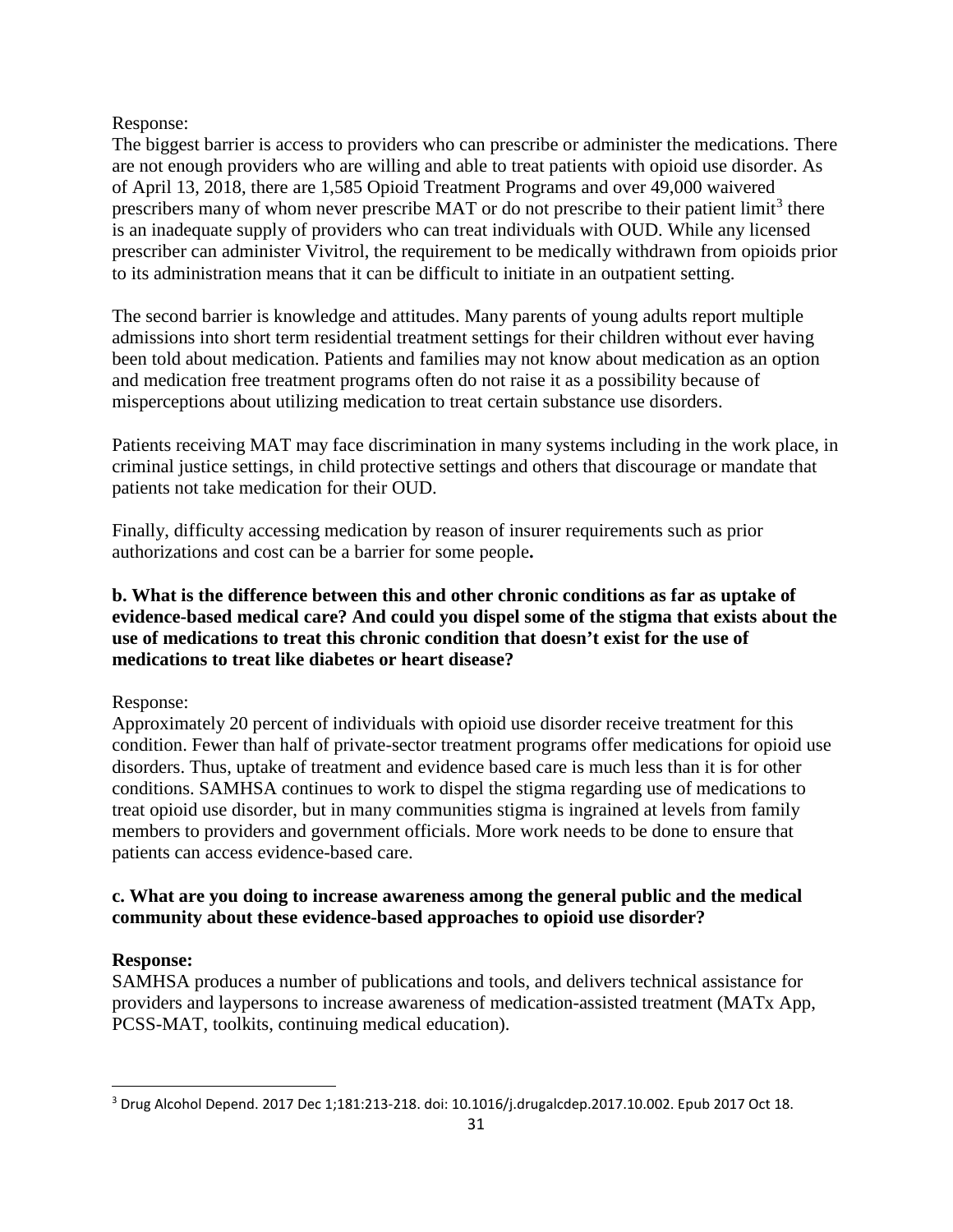As required by CARA, SAMHSA is developing a Toolkit for Improving Practice (TIP) replacing two TIPs on medications to treat opioid use disorder (TIP 40, "Clinical Guidelines for the Use of Buprenorphine in the Treatment of Opioid Addiction"; and TIP 43, "Medication Assisted Treatment for Opioid Addiction in Opioid Treatment Programs") with a single TIP that covers all approved medications.

SAMHSA also works with professional associations and consumer groups to inform members and the general public about the evidence for medication assisted treatment.

**4. According to SAMHSA's annual survey on drug use and health, in 2016, there were approximately 21 million Americans aged 12 years or older that need substance abuse treatment, however, only around 11 percent or 2.2 million of these individuals received treatment.**

### **a. What are some of the barriers that exists for individuals receiving treatment for their opioid use disorder?**

### Response:

There were about 2.1 million people with active opioid use disorder in 2016 and about 20 percent of them received some type of treatment. Most people do not seek out care. For those that do, the primary barrier is access to care. In many locations there is no provider, or there are waiting lists to receive treatment. For some people, barriers are resources to pay for treatment or transportation to treatment programs, or other obligations like family and work that make it hard to find time to go through the process of becoming eligible for treatment.

SAMHSA is encouraged by the efforts in some states to reach out to people with opioid use disorder in emergency departments and in community settings to try to engage them in seeking care. Some state programs are guaranteeing immediate access to treatment for people with opioid use disorder who ask community outreach workers, first responders or others for care.

## **b. I understand that approximately 96% of those who need substance abuse treatment do not believe they need treatment. How can we further increase the likelihood that those with substance abuse disorders understand the need for and their ability to acquire substance abuse treatment?**

#### Response:

Training providers to recognize, screen for, and treat substance use disorders, particularly in primary and general medical settings will assist in identifying more patients with substance use disorder and getting them into appropriate treatment programs.

However, many people with substance use disorders do not access healthcare services of any kind. Many communities are using people in recovery to conduct outreach and engagement activities to encourage more people to enter treatment. These efforts are taking place in emergency departments, in community settings like homeless shelters or areas where people who use drugs may congregate, and in other settings like fire and police stations. In addition,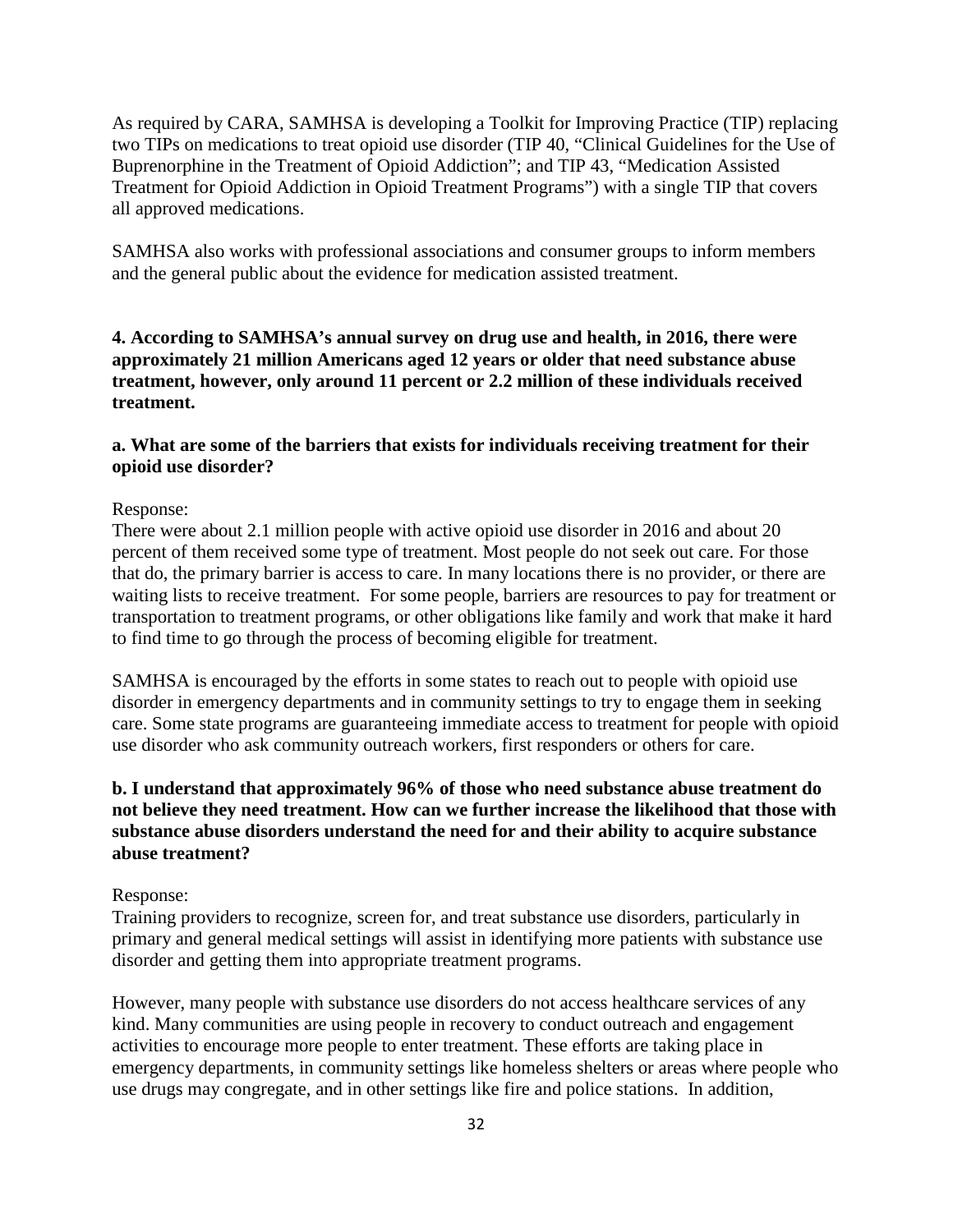SAMHSA's Screening, Brief Intervention, and Referral to Treatment (SBIRT) grants encourage the participation of Employee Assistance Programs (EAPs) to provide early identification and support of those with substance use disorders. Currently, an SBIRT grantee is has a targeted initiative to utilize SBIRT in EAPs.

In order to get individuals with substance use disorders to understand that they need help and that help is available, their perceptions about the need for and the benefit of receiving treatment must change. SAMHSA works to increase availability of gender-specific and culturally-appropriate education, prevention, and early interventions, which includes strategies for outreach and engagement. SAMHSA recognizes the importance of providing outreach and other engagement strategies to increase participation in and access to treatment for diverse populations; thus, there is standard language regarding this in SAMHSA's funding opportunity announcements.

**5. Dr. McCance-Katz, I am interested in learning more about efforts to expand the substance abuse treatment workforce. I am pleased that Congress and the Obama Administration were able to take steps to expand the workforce and efforts to expand access to buprenorphine by better utilization of the existing health care workforce.**

**However, we continue to hear that workforce shortages are limiting access to substance abuse treatment.**

## **a. Could you briefly describe the current supply of the substance abuse treatment workforce and how that matches up with the demand for substance use disorder treatment services?**

### Response:

Many reports have documented the supply and distribution of professionals who oversee the care of persons with substance use and mental disorders. Each report had unique methodologies and occupations that were included. Data exists for psychiatrists, psychologists, advance practice nurses, social workers, licensed professional counselors (substance use disorder and mental health) and other counselors, marriage and family therapists, school psychologists, and to some limited extent on prevention specialists, peer recovery specialists, and psychiatric aides. Information on Drug Addiction Treatment Act 2000 waivered prescribers is also available.

Methodologies used to measure future demand vary, leading to mixed conclusions. However, most studies anticipate worker shortages. With a few exceptions, southern states and several mid-west states have the greatest deficits in psychologists, counselors and social workers. (2013, Health Resources and Services Administration "The U.S. Health Workforce Chart book. Part IV: Behavioral and Allied Health).

The Rural Health Research Center Data Brief (Supply and Distribution of the Behavioral Health Workforce in Rural America, 2016) describes non-metropolitan counties without behavioral health providers, and the large percentage of counties without any of these professionals (psychiatrists - 65 percent; psychologists - 47 percent; psychiatric nurse practitioners - 81 percent).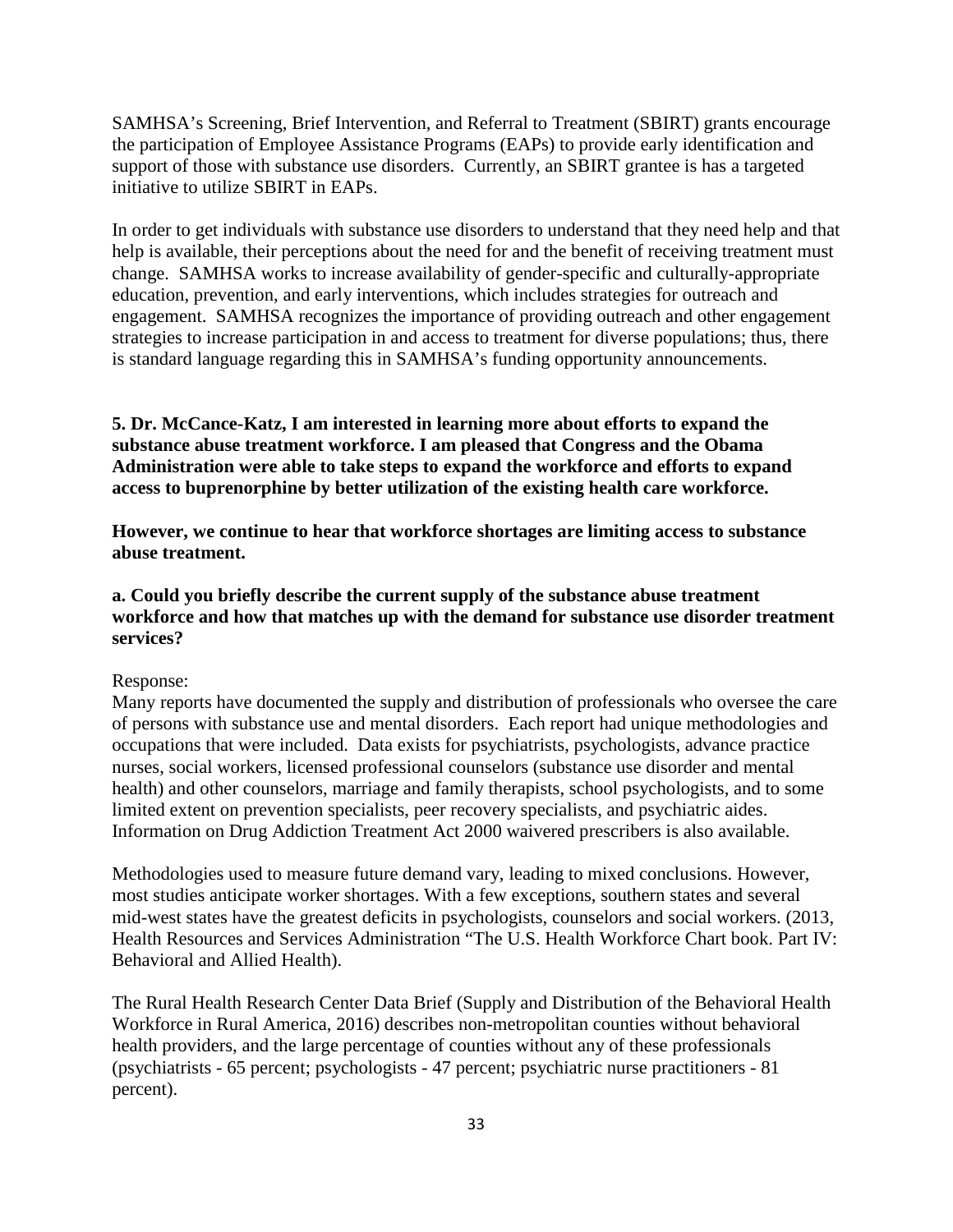A report by the SAMHSA Addiction Technology Transfer Centers, "Vital Signs: Taking the Pulse of the Addiction Treatment Workforce, A National Report" (2012, Ryan, Murphy, Krom) reported that annual turnover of direct care staff newly hired in the previous 12 months was 52 percent, and the previous 12-month turnover for all staff (new and more than 12 months) was 18.5 percent. The report concluded that high turnover rates add to provider training and recruitment costs and could threaten the quality of care received by clients entering treatment. Retention of staff is an important consideration impacting supply and distribution of staff.

SAMHSA and the Health Resources and Services Administration implement congressionally mandated programs to address workforce shortages. All of the programs aim to provide training fellowships/scholarships and loan repayment programs to students pursuing health professions, some that are specific to behavioral health and others that are for primary health care providers who could provide care in an integrated health care setting. These programs are all primarily aimed at addressing the supply and distribution issues. The Minority Fellowship Program managed by SAMHSA also addresses the supply issue for Fellows working with underserved populations.

As we learn to more effectively engage people in treatment and begin to better address barriers to care, such as stigma and misunderstanding, fragmentation of services, and insurance limitations, the need for a qualified and stable workforce will grow.

# **b. Could you talk about some of the barriers that prevent students and health care providers from pursuing careers in the treatment of substance use disorder specifically and behavioral health more generally?**

## Response:

There are several barriers that, combined, make it difficult to encourage students and health care professionals to become behavioral health (substance use and mental health treatment) providers.

- 1. Stigma There remains a great deal of stigma toward individuals with substance use and mental disorders. There is still the idea that individuals with behavioral health conditions can "pull themselves up by their bootstraps" and not a very good understanding that these are neurobiological disorders.
- 2. As with other chronic disorders, it can be frustrating to see the struggles and not the success in treatment in many instances.
- 3. Reimbursement In comparison to many other fields in health care professionals who treat behavioral health conditions do not make as much money as their counterparts who treat physical health conditions and are not reimbursed at the same rates for comparable work, a factor that likely drives much of the field's challenges around workforce turnover.

## **c. What can we do to encourage more health professional students and health care providers to pursue these type of careers?**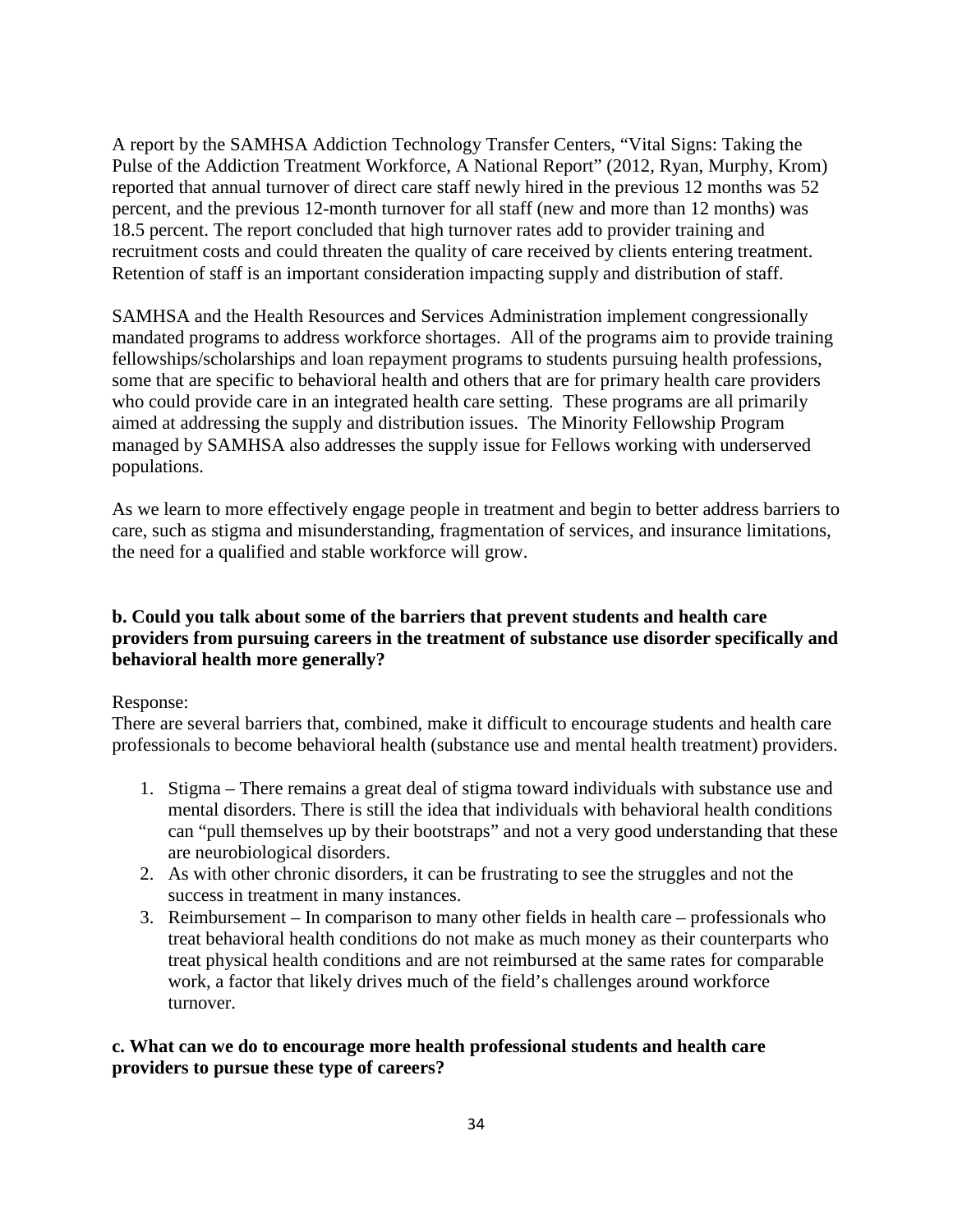Response:

- 1. Encourage opportunities to meet with observe and interact with persons in successful sustained recovery.
- 2. Encourage opportunities to have rotations in behavioral health treatment settings.
- 3. Loan repayment programs for persons that work in behavioral health.
- 4. Consider the incorporation education about treatment of behavioral health conditions in undergraduate and graduate medical education curriculum as well as in the curricula of other healthcare professions (nurses, nurse practitioners, physician assistants, pharmacists, psychologists, social workers, medical assistants, etc.).
- 5. Encourage the modernization of behavioral health treatment facilities through technology, telemedicine follow up and use of interactive applications that engage persons over time.
- 6. Education to "normalize" these brain disorders. These are physical disorders of the brain not "mental disorders."
- 7. Examine issues regarding professional re-imbursement.
- 8. Foster greater integration and coordination with broader health systems so that behavioral health generally and substance use disorder in particular, begin to be viewed as standard components of health care systems.

**6. Much of the discussion last year in the lead up to the passage of CARA focused on the overprescribing of prescription drugs. As the epidemic has continued to evolve, we understand that heroin and synthetic opioids like carfentinil are playing an increasing role in overdose deaths across the country. I'm interested in learning more about how this evolution in the epidemic is changing our response.**

## **a. How is the increased use of heroin and increase in synthetics, such as carfentinil affecting our response?**

## Response:

SAMHSA is updating its publications on addressing opioid overdose awareness and response to ensure first responders and laypersons are aware of the nuances between traditional opioids and synthetics such as carfentanil.

SAMHSA's grantees are providing additional patient education on the potential for synthetics infiltrating other opioids.

Further, treatment programs are beginning to administer greater patient education and dissemination of naloxone products within treatment programs. In addition, NIDA is funding research to address the issue that multiple doses of naloxone are sometimes needed to revive individuals who have taken high-potency, synthetic opioids like fentanyl and carfentanil. In the future, stronger formulations of naloxone would help to ensure that overdoses from powerful synthetic opioids can be effectively reversed when administered in time.